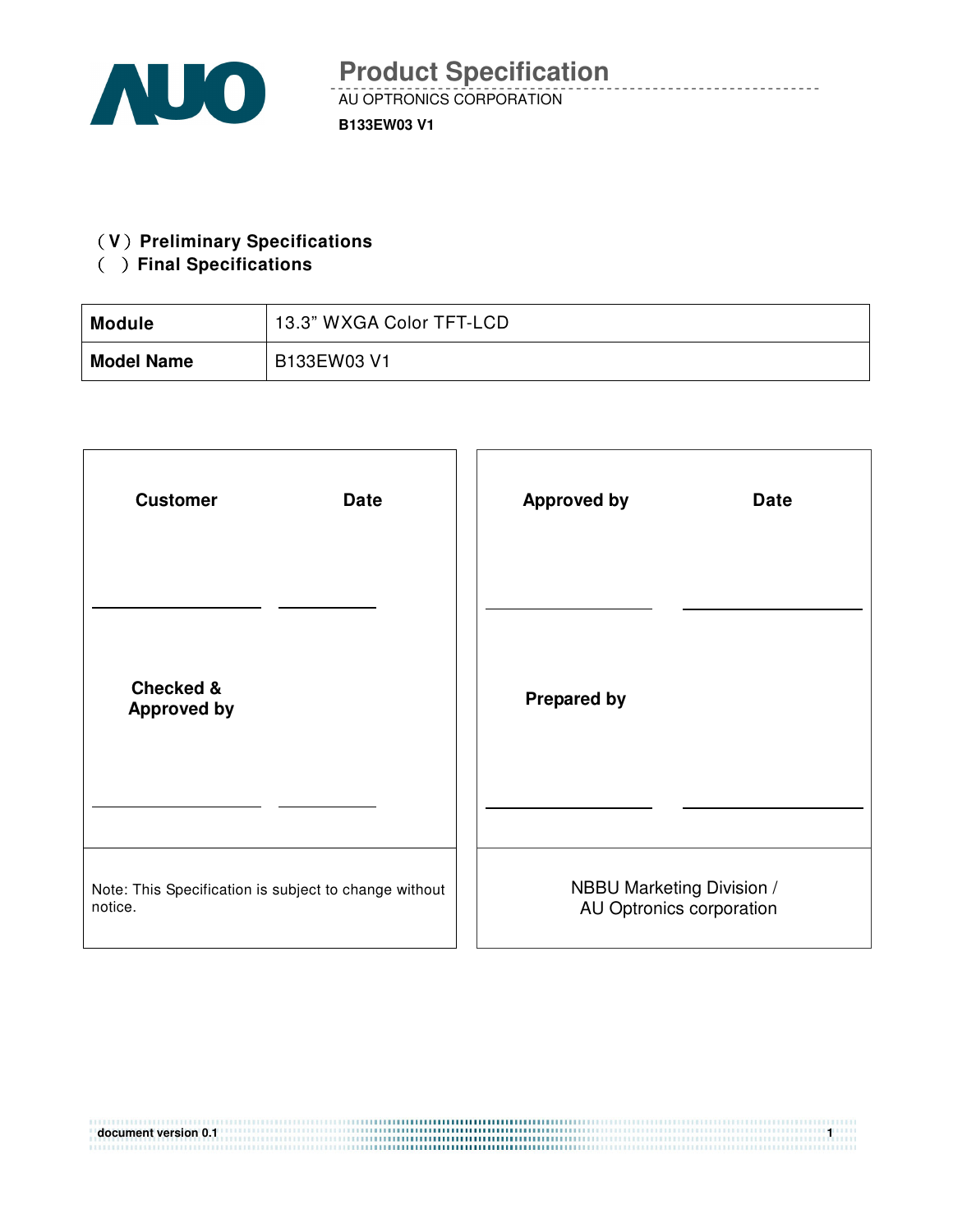

AU OPTRONICS CORPORATION

**B133EW03 V1** 

## **Contents Record of Revision**

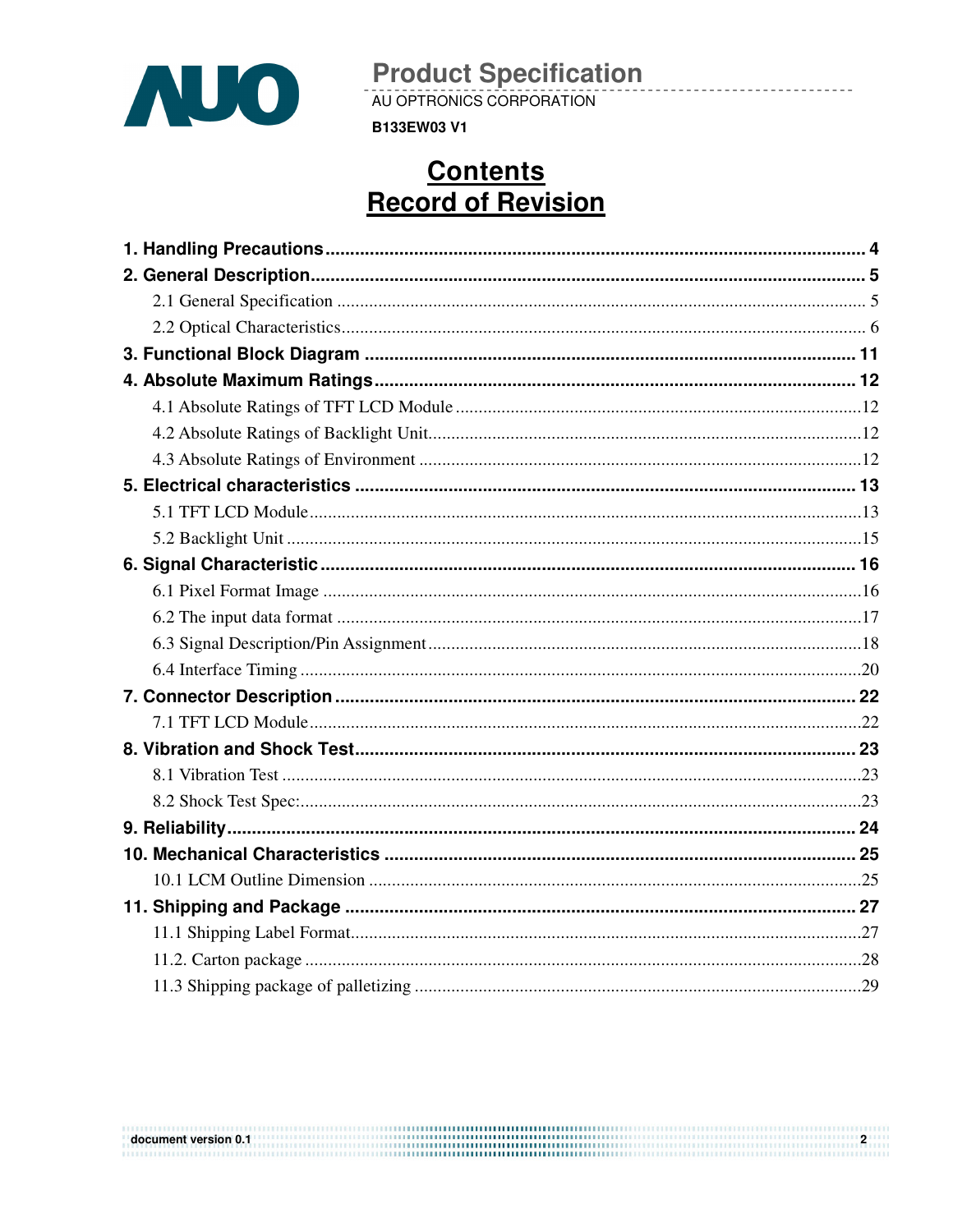

AU OPTRONICS CORPORATION

**B133EW03 V1**

| Version and Date   Page |     | Old description                   | <b>New Description</b> | <b>Remark</b> |
|-------------------------|-----|-----------------------------------|------------------------|---------------|
| 0.12007/11/25           | All | <b>First Edition for Customer</b> |                        |               |
|                         |     |                                   |                        |               |
|                         |     |                                   |                        |               |
|                         |     |                                   |                        |               |

| document version 0.1 |  |
|----------------------|--|
|                      |  |
|                      |  |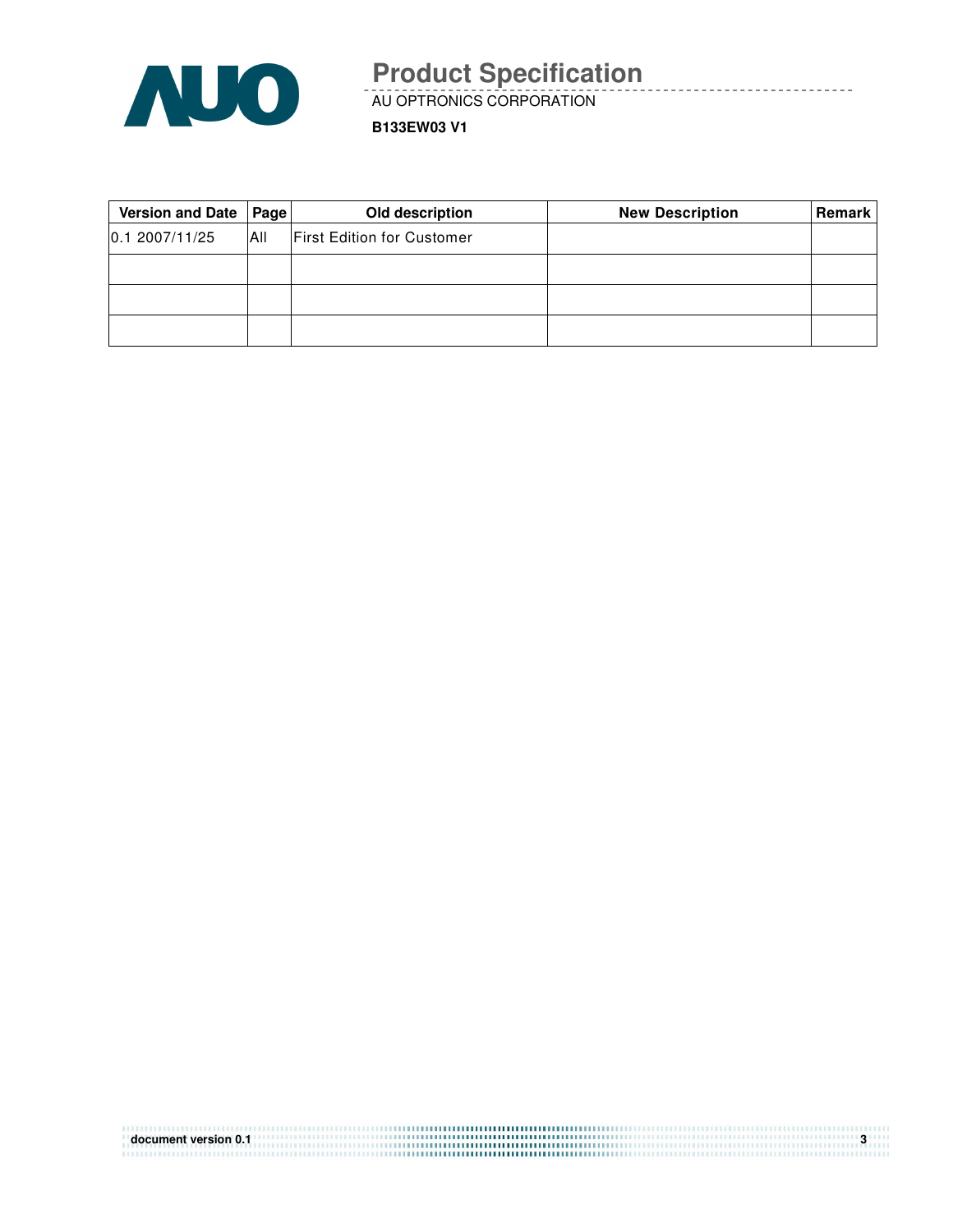

## **1. Handling Precautions**

- 1) Since front polarizer is easily damaged, pay attention not to scratch it.
- 2) Be sure to turn off power supply when inserting or disconnecting from input connector.
- 3) Wipe off water drop immediately. Long contact with water may cause discoloration or spots.
- 4) When the panel surface is soiled, wipe it with absorbent cotton or other soft cloth.
- 5) Since the panel is made of glass, it may break or crack if dropped or bumped on hard surface.
- 6) Since CMOS LSI is used in this module, take care of static electricity and insure human earth when handling.
- 7) Do not open nor modify the Module Assembly.
- 8) Do not press the reflector sheet at the back of the module to any directions.
- 9) At the insertion or removal of the Signal Interface Connector, be sure not to rotate nor tilt the Interface Connector of the TFT Module.
- 10) After installation of the TFT Module into an enclosure (Notebook PC Bezel, for example), do not twist nor bend the TFT Module even momentary. At designing the enclosure, it should be taken into consideration that no bending/twisting forces are applied to the TFT Module from outside. Otherwise the TFT Module may be damaged.
- 11) Small amount of materials having no flammability grade is used in the LCD module. The LCD module should be supplied by power complied with requirements of Limited Power Source (, IEC60950 or UL1950), or be applied exemption.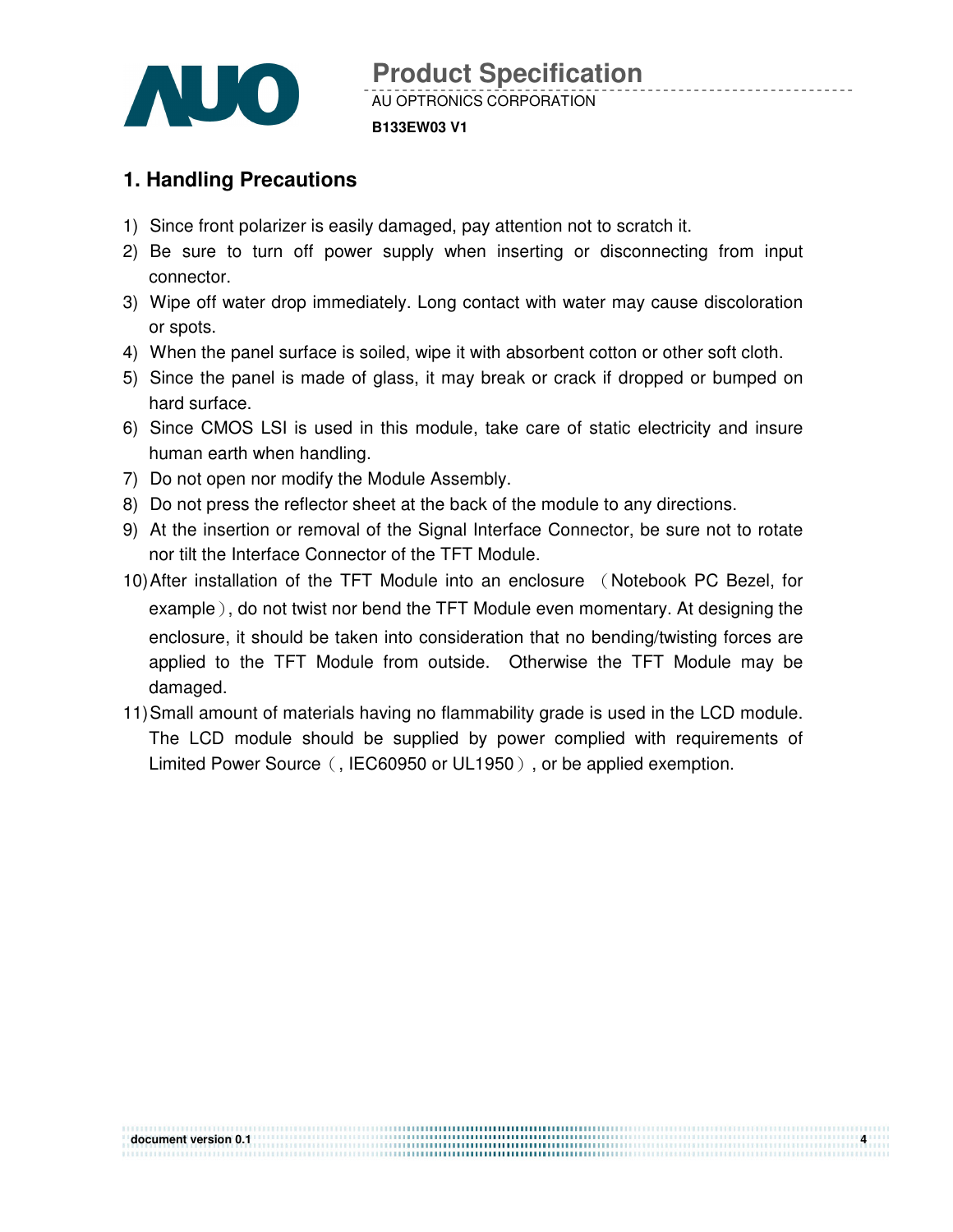

AU OPTRONICS CORPORATION

#### **B133EW03 V1**

### **2. General Description**

B133EW03 V1 is a Color Active Matrix Liquid Crystal Display composed of a TFT LCD panel, a driver circuit, and backlight system. The screen format is intended to support the WXGA  $(1280(H) \times 800(V))$  screen and 262k colors (RGB 6-bits data driver). All input signals are LVDS interface compatible. Inverter of backlight is not included.

B133EW03 V1 is designed for a display unit of notebook style personal computer and industrial machine.

### **2.1 General Specification**

The following items are characteristics summary on the table at 25  $°C$  condition:

| <b>Items</b>                | <b>Unit</b>             | <b>Specifications</b>                                 |
|-----------------------------|-------------------------|-------------------------------------------------------|
| Screen Diagonal             | [mm]                    | 337.8 (13.3 W")                                       |
| <b>Active Area</b>          | [mm]                    | $286.08$ (H) x 178.8 (V)                              |
| Pixels H x V                |                         | 1280x3 (RGB) x 800                                    |
| <b>Pixel Pitch</b>          | [mm]                    | 0.2235 x 0.2235                                       |
| <b>Pixel Arrangement</b>    |                         | R.G.B. Vertical Stripe                                |
| Display Mode                |                         | Normally White                                        |
| <b>White Luminance</b>      | [ $cd/m2$ ]             | 300Typ. (5 points average)                            |
| $(ILED=16.0mA)$             |                         | 250 Min. (5 points average)                           |
| <b>Luminance Uniformity</b> |                         | 1.8 max. $(5 \text{ points})$                         |
| <b>Contrast Ratio</b>       |                         | 500:1 Typ., 300:1 Min.                                |
| <b>Backlight Mode</b>       |                         | LED (X54)                                             |
| Optical Rise Time/Fall Time | [msec]                  | 16 Typ., 25 Max.                                      |
| Nominal Input Voltage VDD   | [Volt]                  | $+3.3$ Typ.                                           |
| <b>Power Consumption</b>    | [Watt]                  | Logic 0.7W; BLU 3.5W(max)                             |
| Weight                      | [Grams]                 | 210 g Typ., 225g Max.                                 |
| <b>Physical Size</b>        | [mm]                    | 297.15 (W) x 203.15 (H) x 2.7 (T) Typ.                |
| <b>Electrical Interface</b> |                         | R/G/B Data, 3 Sync, Signals, Clock (4 pairs)<br>LVDS) |
| <b>Surface Treatment</b>    |                         | Hard coating 3H, Glare type,                          |
| <b>Support Color</b>        |                         | 262K colors (RGB 6-bit)                               |
| Temperature Range           |                         |                                                       |
| Operating                   | $\mathsf{I}^{\circ}$ Cl | 0 to $+50$                                            |
| Storage (Non-Operating)     | $\overline{C}^{\circ}$  | $-20$ to $+60$                                        |
| <b>RoHS Compliance</b>      |                         | RoHS Compliance                                       |

**document version 0.1**  $\frac{5}{2}$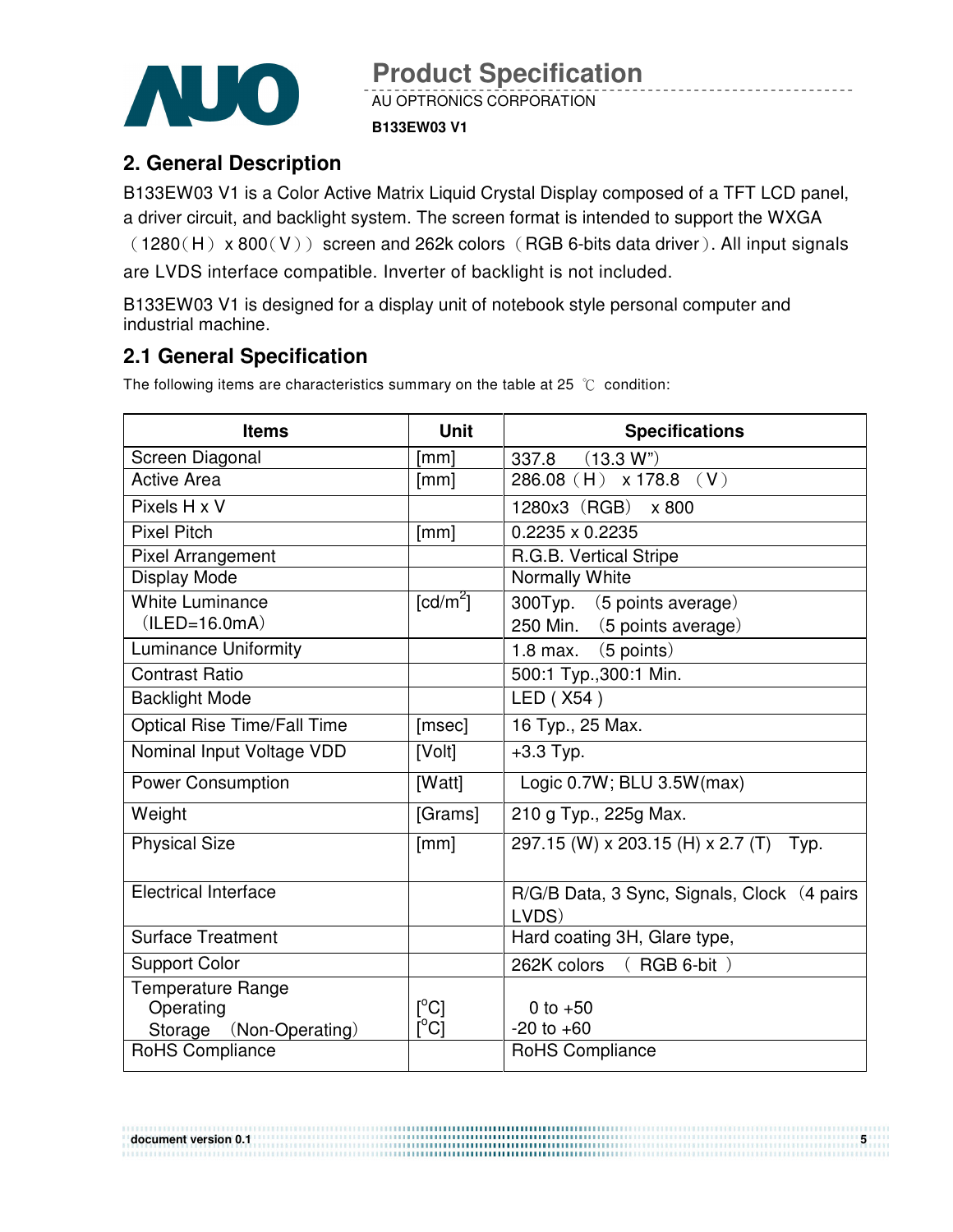

AU OPTRONICS CORPORATION

**B133EW03 V1**

### **2.2 Optical Characteristics**

The optical characteristics are measured under stable conditions at 25 $\degree$  ( Room Temperature ):

| Item                                 | <b>Unit</b>  | <b>Conditions</b>     | Min.  | Typ.  | Max.  | <b>Note</b>    |
|--------------------------------------|--------------|-----------------------|-------|-------|-------|----------------|
| <b>White Luminance</b><br>$I = 20mA$ | [ $cd/m^2$ ] | 5 points average      | 250   | 300   |       | 1, 4, 5.       |
|                                      | [degree]     | Horizontal<br>(Right) | 60    | 75    | ÷,    | 9              |
| <b>Viewing Angle</b>                 | [degree]     | (Left)<br>$CR = 10$   | 60    | 75    |       |                |
| (6 O'clock direction)                | [degree]     | (Upper)<br>Vertical   | 50    | 60    |       |                |
|                                      | [degree]     | (Lower)<br>$CR = 10$  | 50    | 60    |       |                |
| <b>Luminance Uniformity</b>          |              | 5 Points              |       |       | 1.25  | 1              |
| <b>Luminance Uniformity</b>          |              | 13 Points             |       |       | 1.80  | $\overline{c}$ |
| <b>CR: Contrast Ratio</b>            |              |                       | 300   | 500   |       | 6              |
| Cross talk                           | $\%$         |                       |       |       | 1.4   | $\overline{7}$ |
|                                      | [msec]       | Rising                | ä,    | 5     | 10    | 8              |
| <b>Response Time</b>                 | [msec]       | Falling               | ÷,    | 11    | 15    |                |
|                                      | [msec]       | $Rising + Falling$    |       | 16    | 25    |                |
| Color/Chromaticity-- Panel           |              | White x               | 0.283 | 0.313 | 0.343 |                |
| Coordinates (CIE 1391)               |              | White y               | 0.299 | 0.329 | 0.359 |                |
| Color / Chromaticity-- LED           |              | <b>Rx</b>             | 0.570 | 0.600 | 0.630 |                |
| Coordinates (CIE 1391)               |              | Ry                    | 0.315 | 0.345 | 0.375 |                |
|                                      |              | Gx                    | 0.290 | 0.320 | 0.350 |                |
|                                      |              | Gy                    | 0.525 | 0.555 | 0.580 |                |
|                                      |              | Bx                    | 0.120 | 0.150 | 0.180 |                |
|                                      |              | By                    | 0.090 | 0.120 | 0.150 |                |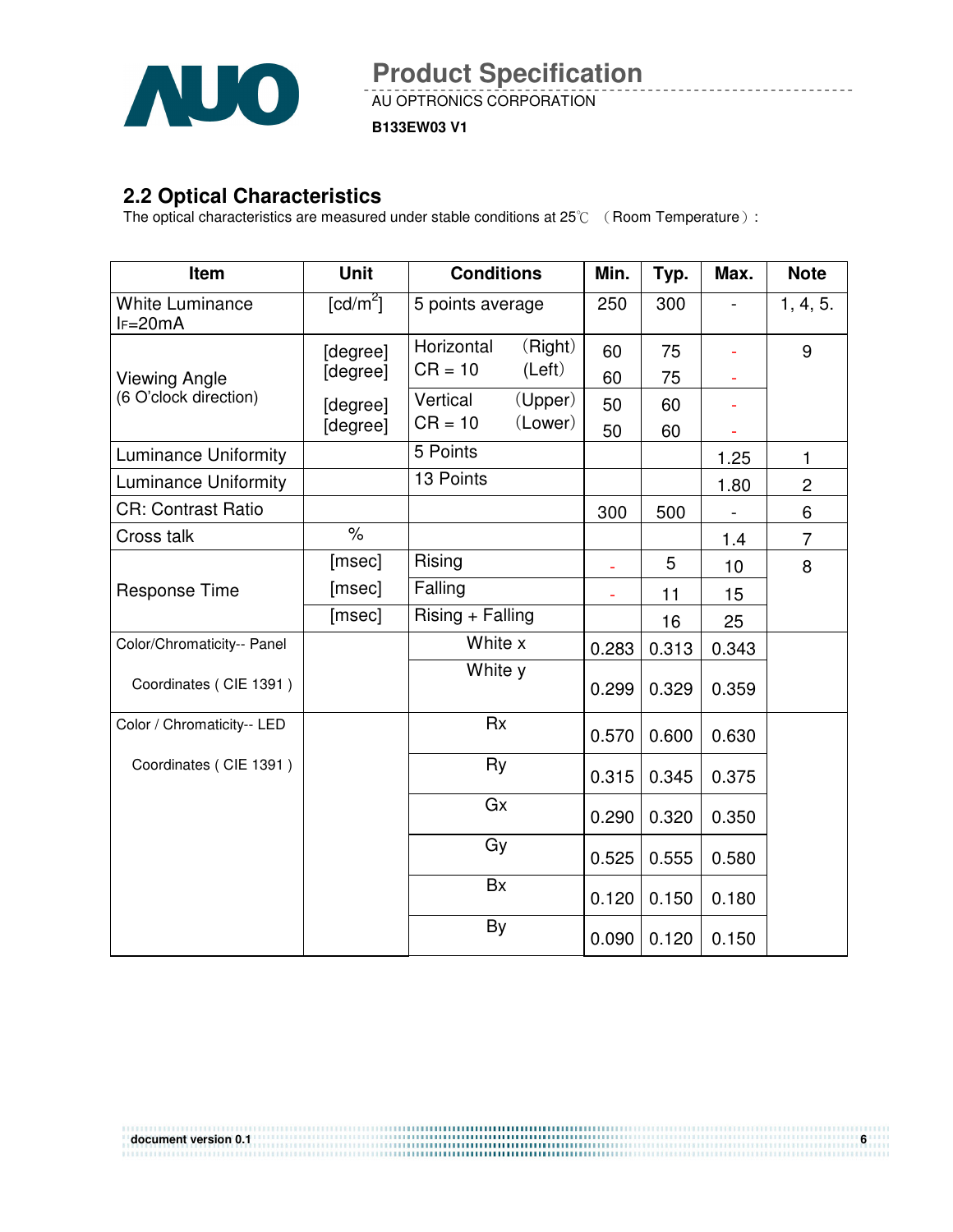

AU OPTRONICS CORPORATION

**B133EW03 V1**



Note 2: 13 points position



Note 3: The luminance uniformity of 5 and 13 points is defined by dividing the maximum luminance values by the minimum test point luminance

| $\delta$ w <sub>5</sub> =<br>$\delta$ W <sub>13</sub> | Maximum Brightness of five points     |
|-------------------------------------------------------|---------------------------------------|
|                                                       | Minimum Brightness of five<br>points  |
|                                                       | Maximum Brightness of thirteen points |
|                                                       | Minimum Brightness of thirteen points |

| document version 0.1 | $\mathbf{z}$ |
|----------------------|--------------|
|                      |              |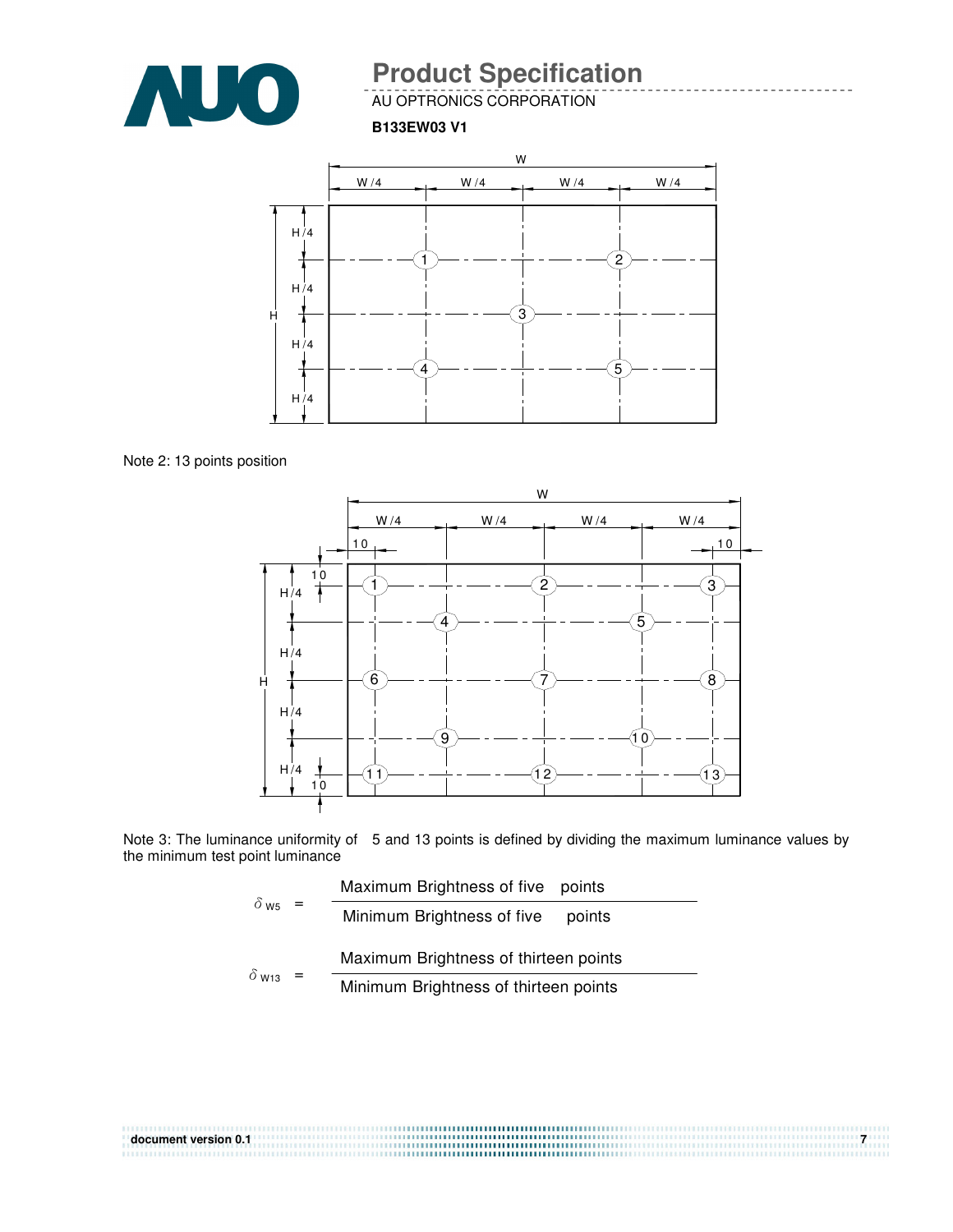

#### Note 4: Measurement method

The LCD module should be stabilized at given temperature for 30 minutes to avoid abrupt temperature change during measuring. In order to stabilize the luminance, the measurement should be executed after lighting Backlight for 30 minutes in a stable, windless and dark room.



Center of the screen

Note  $5$ : Definition of Average Luminance of White  $(Y_L)$ :

Measure the luminance of gray level 63 at 5 points  $Y_L = [L (1) + L (2) + L (3) + L (4) + L (5)]/5$ L  $(x)$  is corresponding to the luminance of the point X at Figure in Note  $(1)$ .

Note 6: Definition of contrast ratio:

Contrast ratio is calculated with the following formula.

Contrast ratio  $(CR) = \frac{Briahtness on the "White" state}$ Brightness on the "Black" state

| document version 0.1 |  |
|----------------------|--|
|                      |  |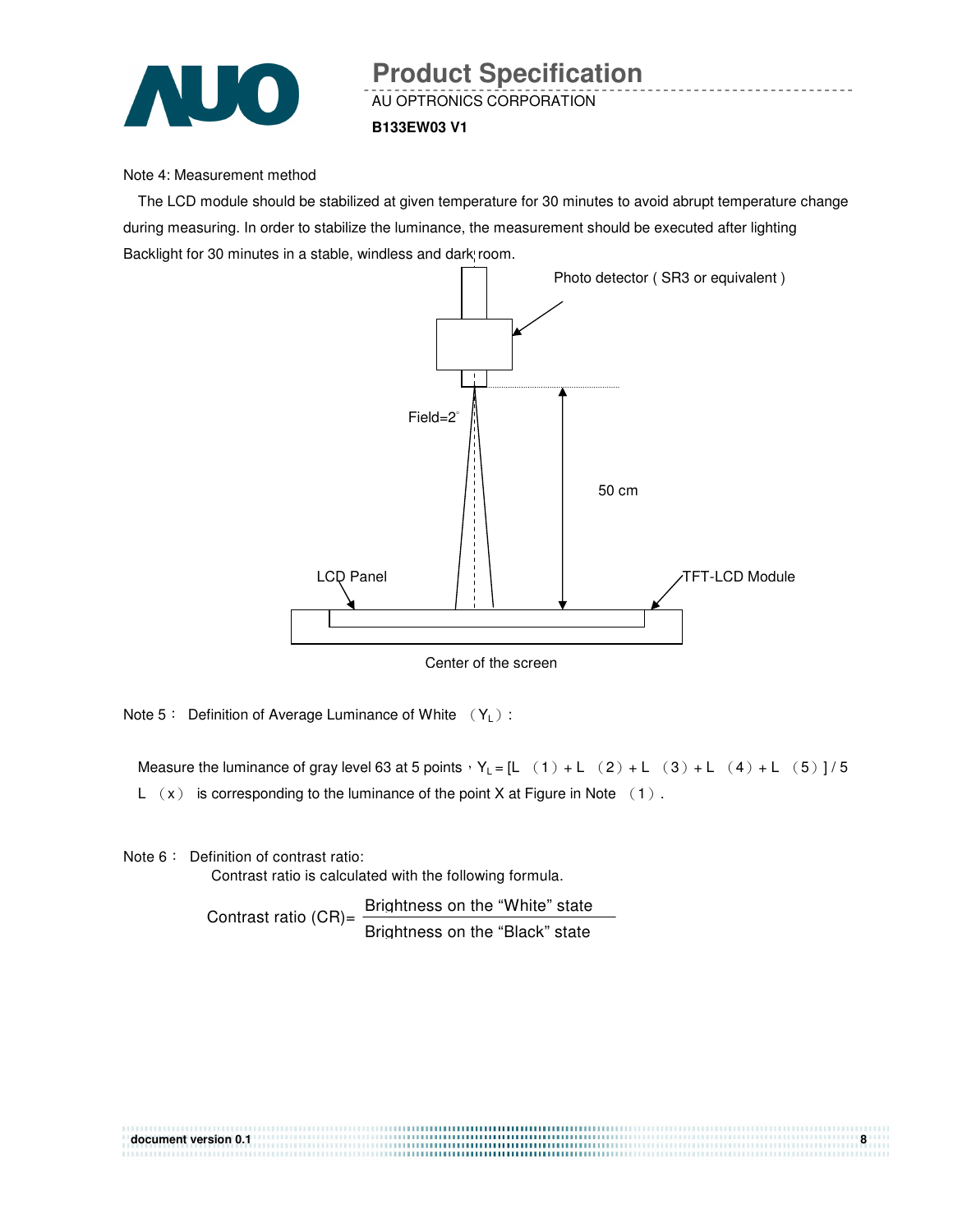

```
Note 7: Definition of Cross Talk (CT)
CT = |Y_B - Y_A| / Y_A \times 100 (%)
```
**Where** 

 $Y_A$  = Luminance of measured location without gray level 0 pattern  $\left(\text{cd/m}_2\right)$ 

 $Y_B =$  Luminance of measured location with gray level 0 pattern  $(cd/m_2)$ 



Note 8: Definition of response time:

The output signals of BM-7 or equivalent are measured when the input signals are changed from "Black" to "White" (falling time) and from "White" to "Black" (rising time), respectively. The response time interval between the 10% and 90% of amplitudes. Refer to figure as below.

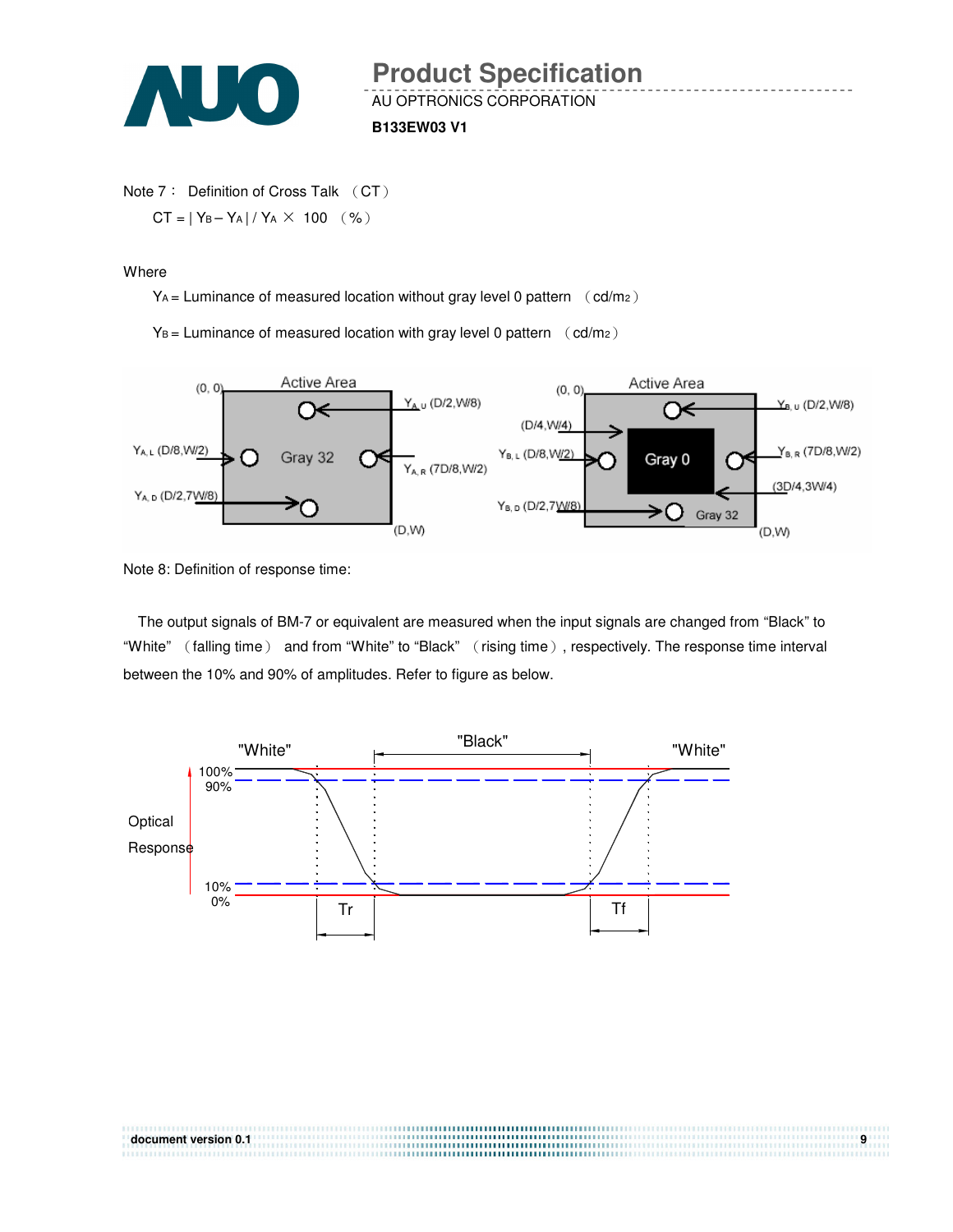

## AU OPTRONICS CORPORATION **B133EW03 V1 Product Specification**

Note 9. Definition of viewing angle

Viewing angle is the measurement of contrast ratio  $\geq$  10, at the screen center, over a 180° horizontal and 180° vertical range (off-normal viewing angles). The 180° viewing angle range is broken down as follows; 90°  $(\theta)$  horizontal left and right and 90°  $(\Phi)$  vertical, high  $(\text{up})$  and low  $(\text{down})$ . The measurement direction is typically perpendicular to the display surface with the screen rotated about its center to develop the desired measurement viewing angle.



**document version 0.1 10**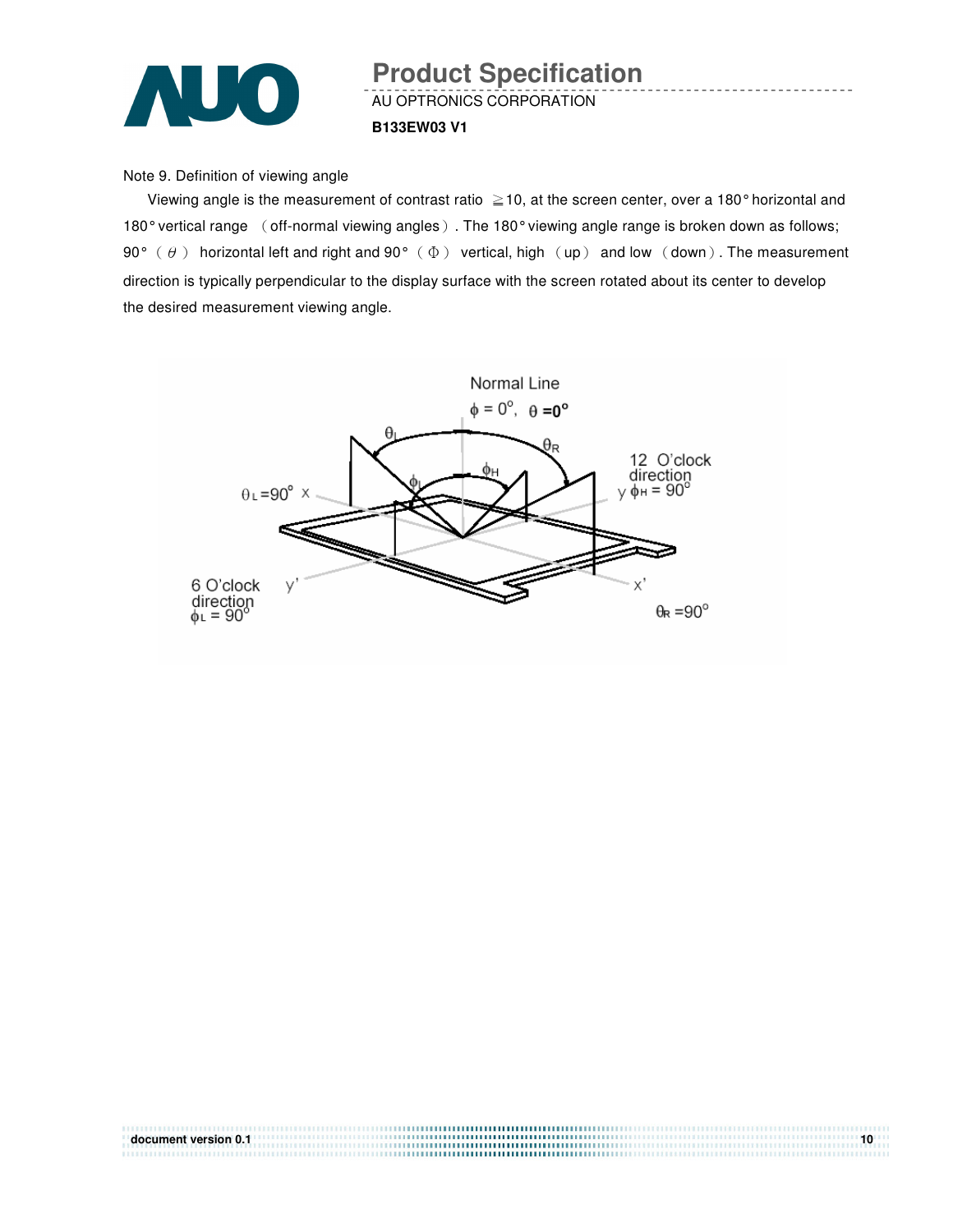

AU OPTRONICS CORPORATION

**B133EW03 V1**

### **3. Functional Block Diagram**

The following diagram shows the functional block of the 13.3 inches wide Color TFT/LCD Module:



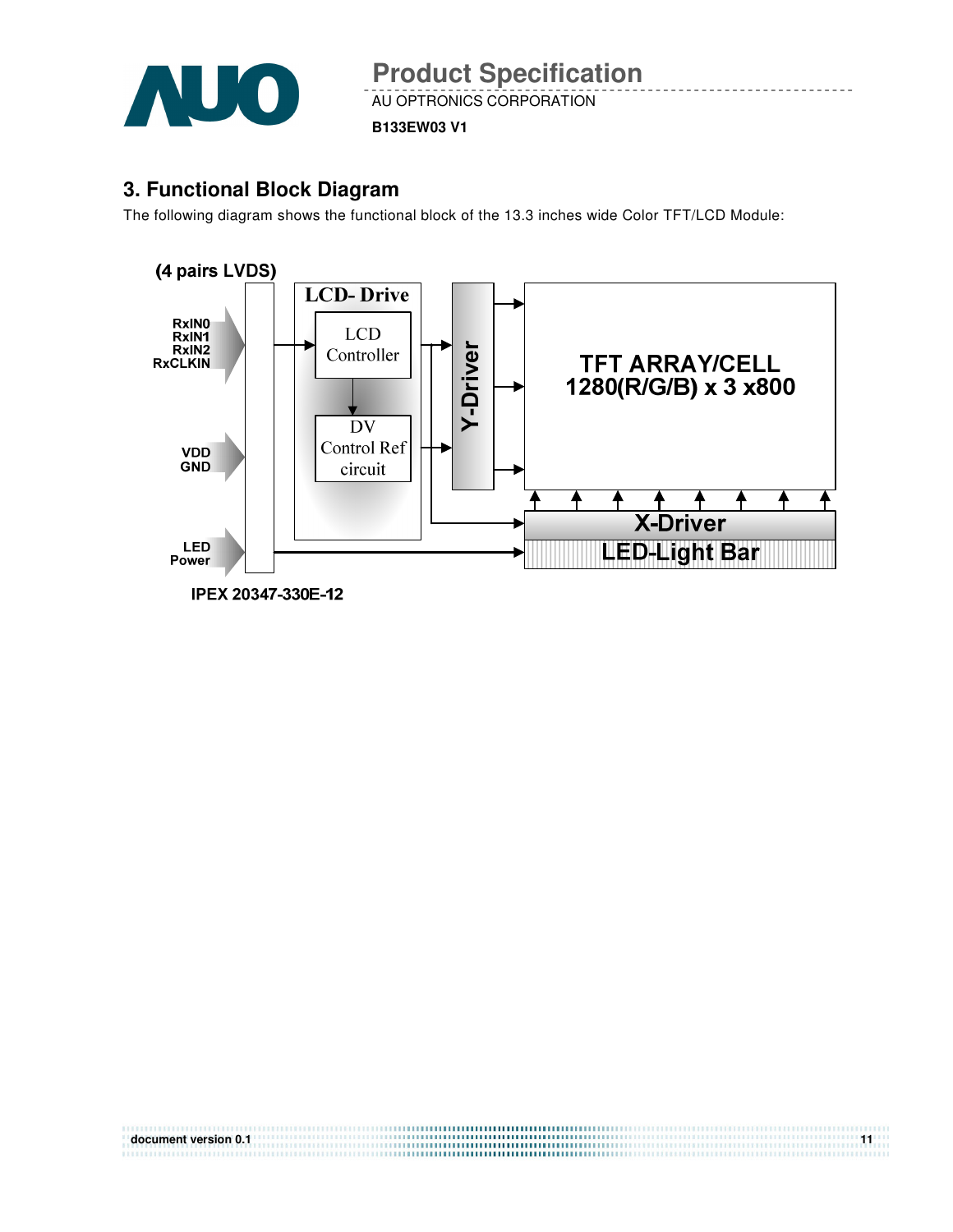

AU OPTRONICS CORPORATION

#### **B133EW03 V1**

### **4. Absolute Maximum Ratings**

Absolute maximum ratings of the module are as following:

#### **4.1 Absolute Rating of TFT LCD Module**

| ltem                    | Svmbol | Min       | Max  | Unit   | Conditions |
|-------------------------|--------|-----------|------|--------|------------|
| Logic/LCD Drive Voltage | VDD    | ົ<br>⊸.∪- | +4.U | [Volt] | Note       |

### **4.2 Absolute Rating of Backlight Unit**

| ltem           | Svmbol | Min | Max | Unit | <b>Conditions</b> |
|----------------|--------|-----|-----|------|-------------------|
| ∟ED<br>Current | ILED   |     | 30  | [mA] | Note 1 C          |

#### **4.3 Absolute Ratings of Environment**

| <b>Item</b>                  | Symbol     | Min | Max   | Unit                                    | <b>Conditions</b> |
|------------------------------|------------|-----|-------|-----------------------------------------|-------------------|
| <b>Operating Temperature</b> | TOP        |     | $+50$ | $\mathsf{I}^\circ\mathsf{C} \mathsf{I}$ | Note 3            |
| <b>Operation Humidity</b>    | <b>HOP</b> | 5   | 95    | [%RH]                                   | Note 3            |
| Storage Temperature          | TST        | -20 | $+65$ | $\mathsf{I}^\circ\mathsf{C} \mathsf{I}$ | Note 3            |
| <b>Storage Humidity</b>      | <b>HST</b> | 5   | 95    | [%RH]                                   | Note 3            |

Note 1: At Ta  $(25^{\circ}\text{C})$ 

Note 2: Permanent damage to the device may occur if exceed maximum values

Note 3: For quality performance, please refer to AUO IIS (Incoming Inspection Standard).



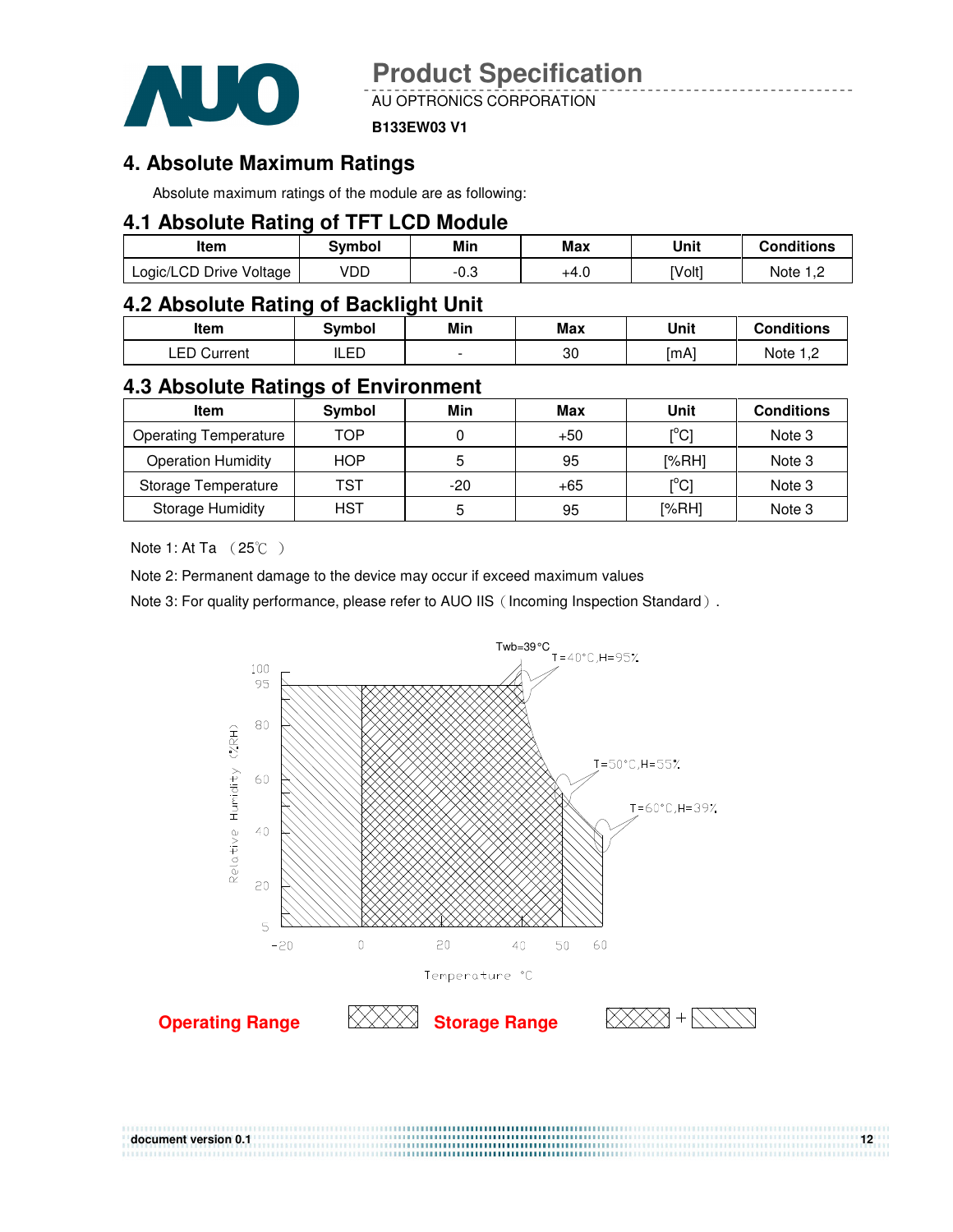

AU OPTRONICS CORPORATION

**B133EW03 V1**

### **5. Electrical characteristics**

### **5.1 TFT LCD Module**

#### **5.1.1 Power Specification**

Input power specifications are as follows;

| <b>Symble</b> | <b>Parameter</b>                                      | Min | Typ  | <b>Max</b> | <b>Units</b> | <b>Note</b> |
|---------------|-------------------------------------------------------|-----|------|------------|--------------|-------------|
| <b>VDD</b>    | Logic/LCD Drive<br>Voltage                            | 3.0 | 3.3  | 3.6        | [Volt]       |             |
| <b>PDD</b>    | <b>VDD Power</b>                                      |     | 0.7  | 1.0        | [Watt]       | Note 1      |
| <b>IDD</b>    | <b>IDD Current</b>                                    |     | 270  | 330        | [mA]         | Note 1      |
| <b>IRush</b>  | <b>Inrush Current</b>                                 |     | 0.81 | 1.5        | [A]          | Note 2      |
| VDDrp         | Allowable<br>Logic/LCD Drive<br><b>Ripple Voltage</b> |     |      | 100        | [mV]<br>p-p  |             |

Note 1 : Maximum Measurement Condition : Mosaic

Note 2: Measure Condition





**Vin rising time** 

**document version 0.1** 13<sup>3</sup>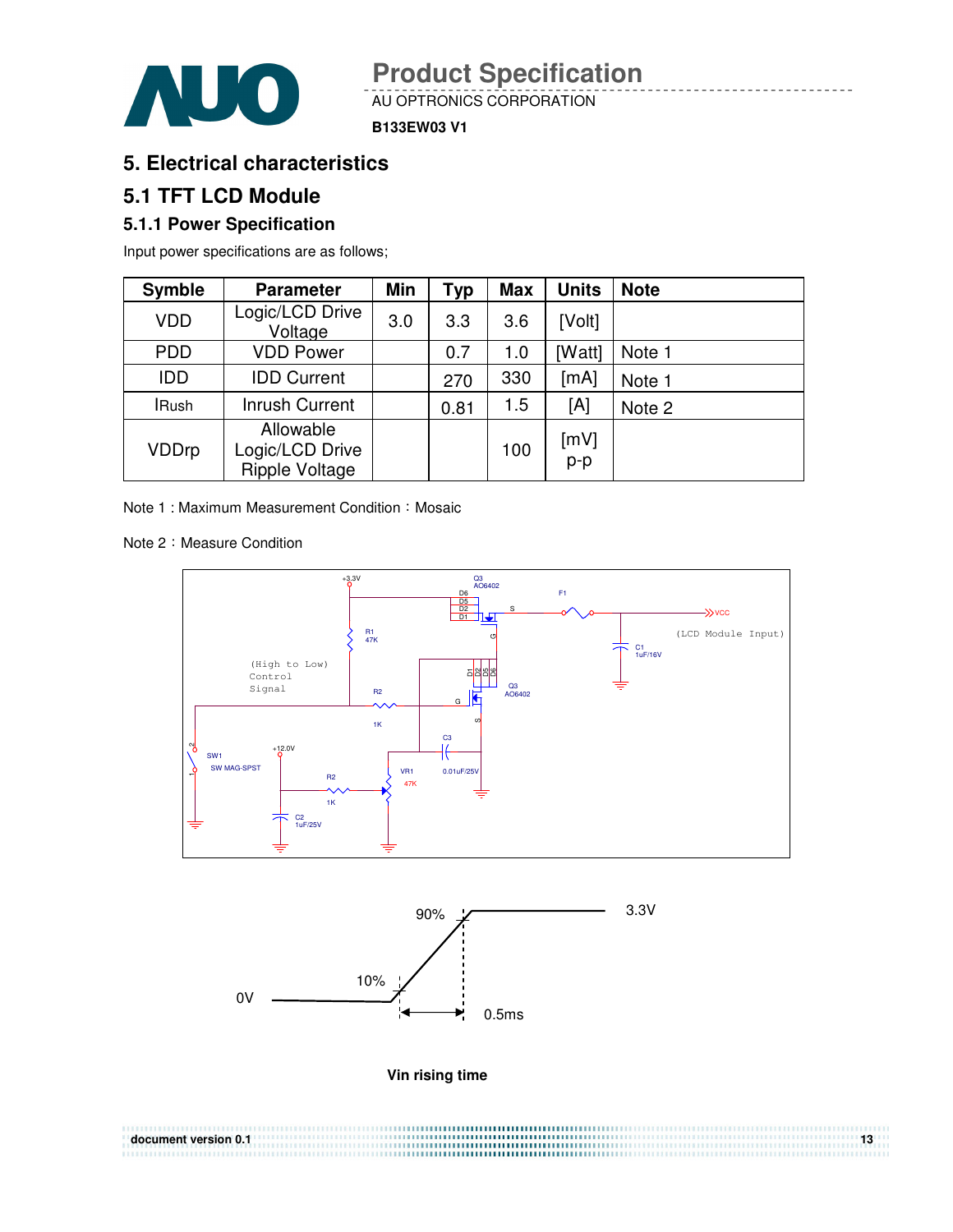

#### **5.1.2 Signal Electrical Characteristics**

Input signals shall be low or High-impedance state when VDD is off.

Signal electrical characteristics are as follows;

| <b>Parameter</b> | <b>Condition</b>                                       | Min    | Max | Unit |
|------------------|--------------------------------------------------------|--------|-----|------|
| Vth              | Differential Input High<br>Threshold<br>$(Vcm=+1.2V)$  |        | 100 | [mV] |
| Vtl              | Differential Input Low<br>Threshold<br>$(Vcm = +1.2V)$ | $-100$ |     | [mV] |
| Vcm              | Differential Input<br>Common Mode Voltage              | 0.8    | 2.0 | [V]  |

Note: LVDS Differential Voltage

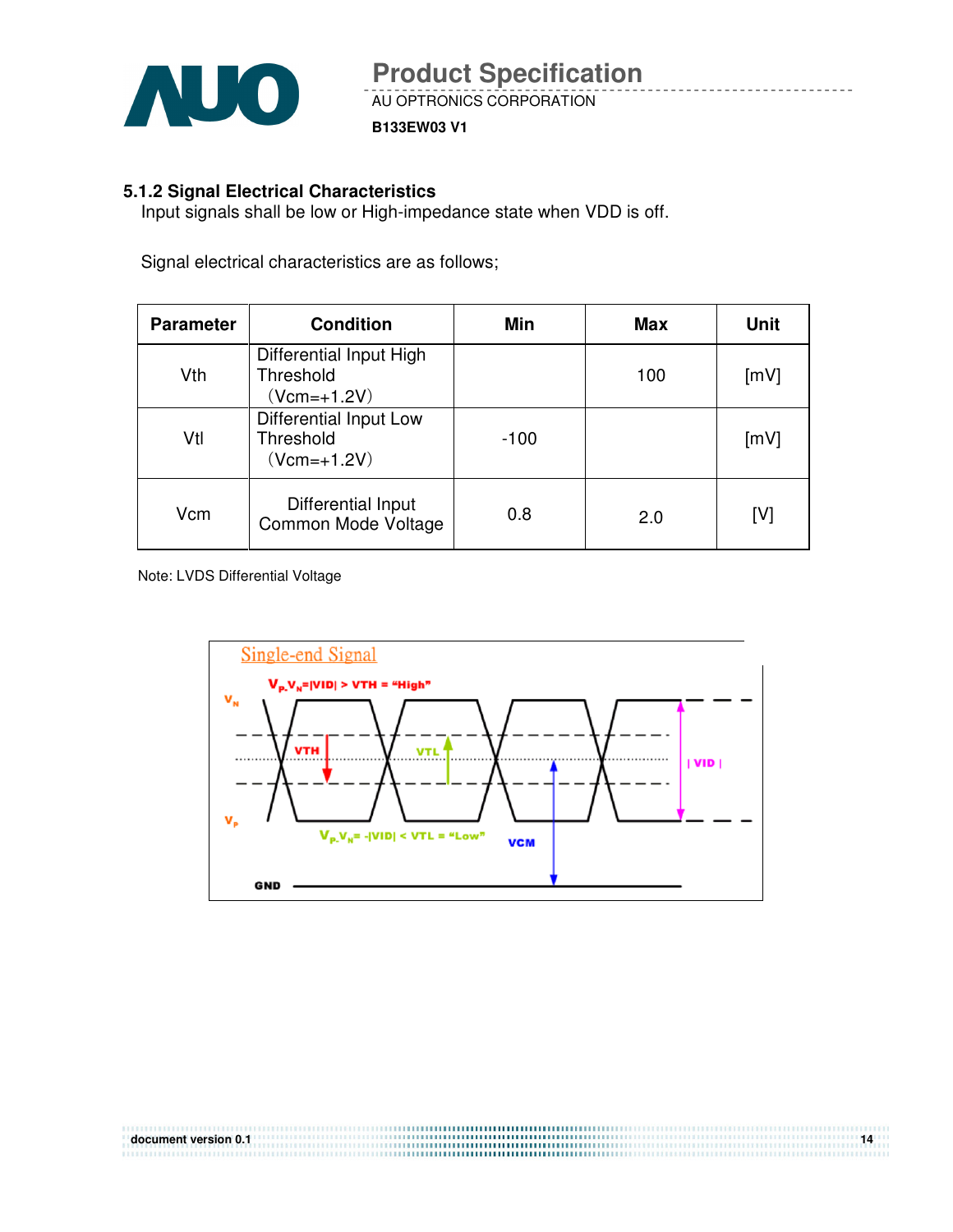

AU OPTRONICS CORPORATION **Product Specification** 

**B133EW03 V1**

## **5.2 Backlight Unit**

Parameter guideline for LED

| <b>Parameter</b>                           | Min | Typ | <b>Max</b> | <b>Units</b>       | <b>Condition</b>                         |
|--------------------------------------------|-----|-----|------------|--------------------|------------------------------------------|
| <b>White Luminance</b><br>5 points average | 250 | 300 |            | $\text{[cd/m}^2$ ] | $(Ta=25^{\circ}C)$                       |
| LED current (ILED)                         |     | 16  |            | [mA]               | (Ta=25 $^\circ\mathrm{C}$ )              |
|                                            |     |     |            |                    | Note 2                                   |
| <b>LED Power consumption</b>               |     | 3.3 |            | [Watt]             | $( Ta = 25^{\circ} \text{C} )$<br>Note 6 |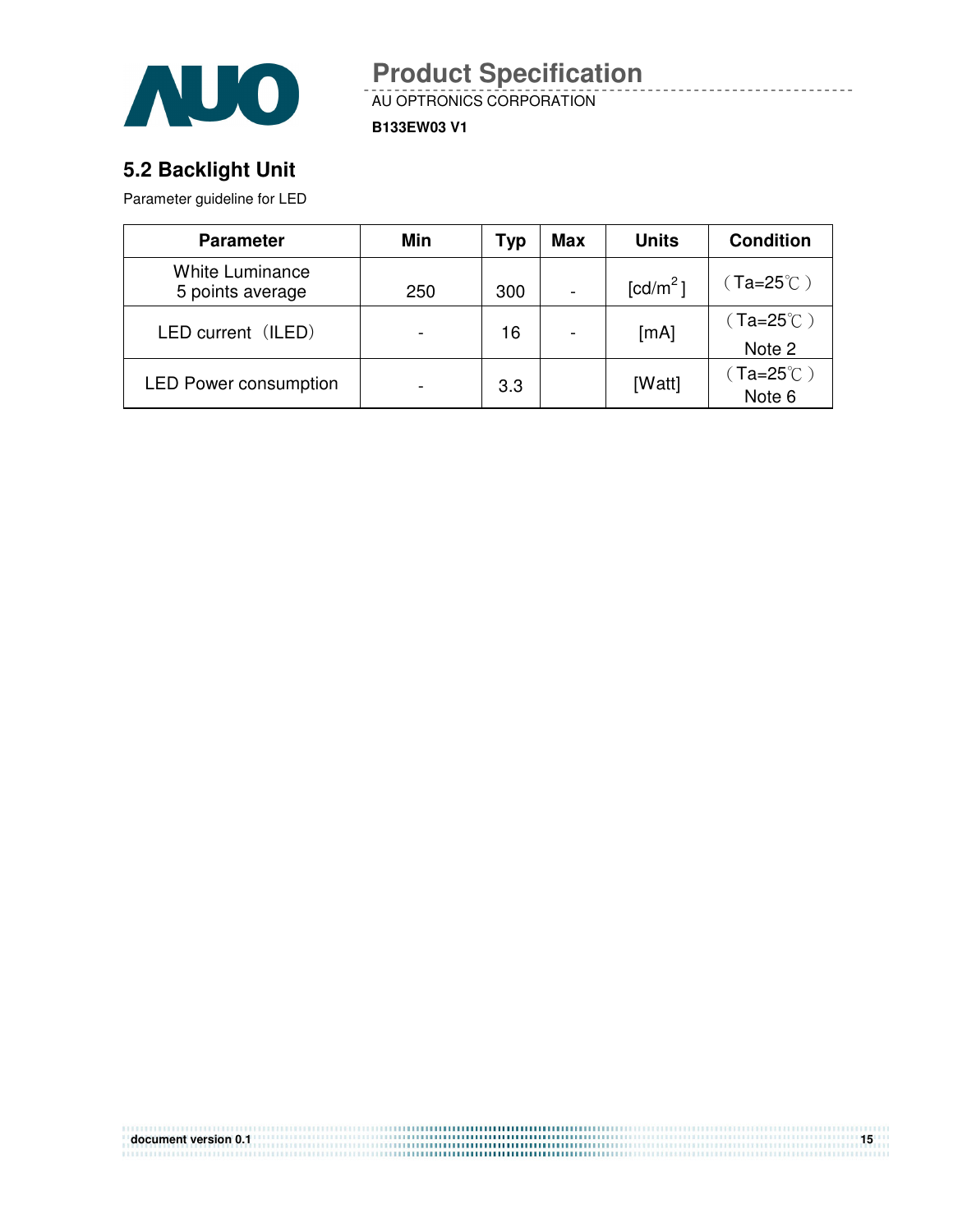

**B133EW03 V1**

## **6. Signal Characteristic**

## **6.1 Pixel Format Image**

Following figure shows the relationship of the input signals and LCD pixel format.



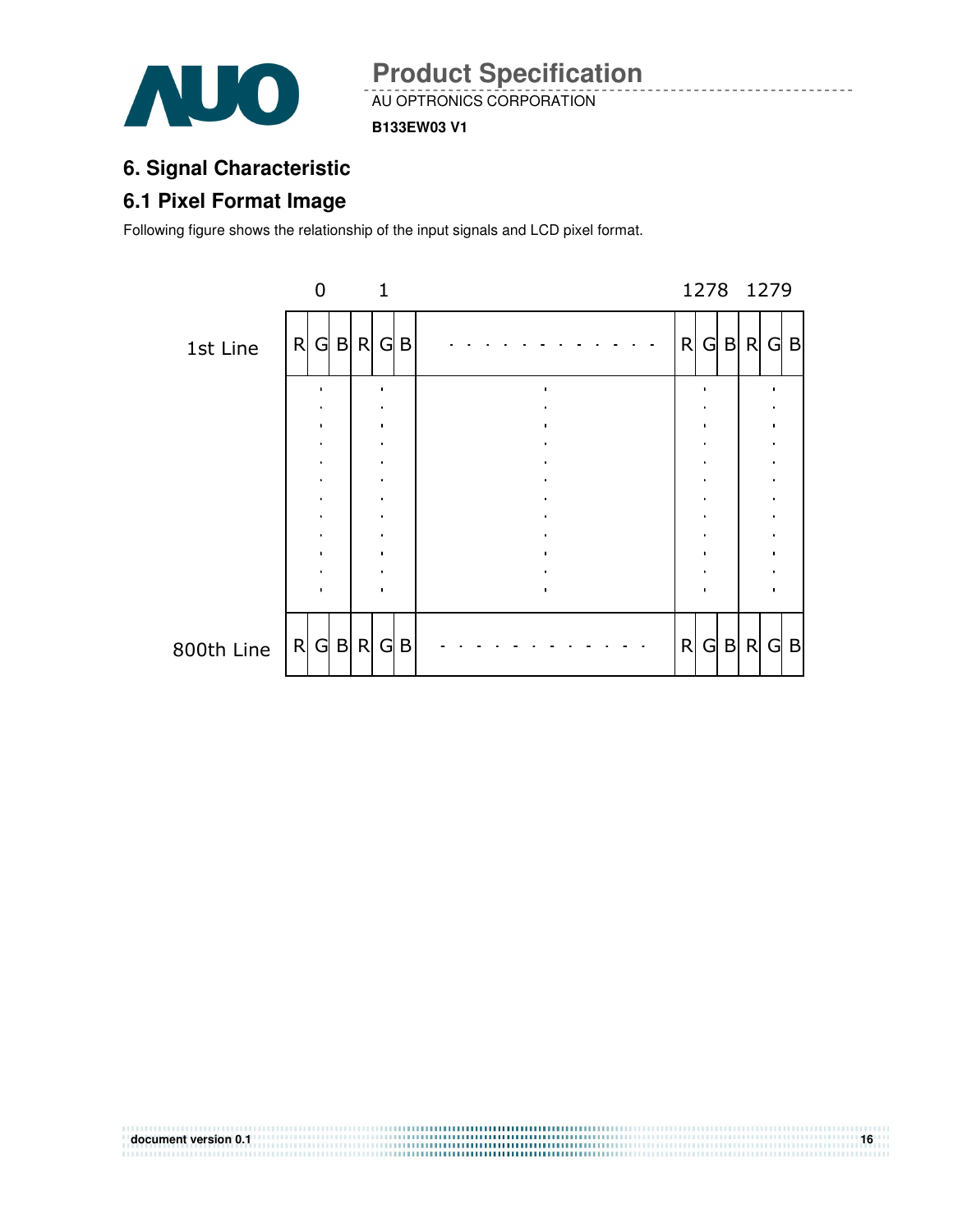

AU OPTRONICS CORPORATION

**B133EW03 V1**

## **6.2 The input data format**



| <b>Signal Name</b>                                                | <b>Description</b>                                                                                                                                      |                                                                                                                                                    |
|-------------------------------------------------------------------|---------------------------------------------------------------------------------------------------------------------------------------------------------|----------------------------------------------------------------------------------------------------------------------------------------------------|
| $+$ R5<br>$+$ R4<br>$+R3$<br>$+R2$<br>$+R1$<br>$+$ R <sub>0</sub> | Red Data 5<br>(MSB)<br>Red Data 4<br>Red Data 3<br>Red Data 2<br>Red Data 1<br>(LSB)<br>Red Data 0<br>Red-pixel Data                                    | Red-pixel Data<br>Each red pixel's brightness data consists of<br>these 6 bits pixel data.                                                         |
| $+G5$<br>$+G4$<br>$+G3$<br>$+G2$<br>$+G1$<br>$+G0$                | 5<br>Green<br>Data<br>(MSB)<br>Green Data 4<br>Green Data 3<br>Green Data 2<br>Green Data 1<br>Green Data 0<br>(LSB)<br>Green-pixel Data                | Green-pixel Data<br>Each green pixel's brightness data consists<br>of these 6 bits pixel data.                                                     |
| $+B5$<br>$+B4$<br>$+B3$<br>$+B2$<br>$+B1$<br>$+B0$                | (MSB)<br>Blue Data 5<br>Blue Data 4<br><b>Blue Data 3</b><br><b>Blue Data 2</b><br><b>Blue Data 1</b><br>(LSB)<br>Blue Data 0<br><b>Blue-pixel Data</b> | <b>Blue-pixel Data</b><br>Each blue pixel's brightness data consists of<br>these 6 bits pixel data.                                                |
| <b>RxCLKIN</b>                                                    | Data Clock                                                                                                                                              | The signal is used to strobe the pixel data<br>and DE signals. All pixel data shall be valid<br>at the falling edge when the DE signal is<br>high. |
| <b>DE</b>                                                         | <b>Display Timing</b>                                                                                                                                   | This signal is strobed at the falling edge of<br>RxCLKIN. When the signal is high, the pixel<br>data shall be valid to be displayed.               |
| VS                                                                | <b>Vertical Sync</b>                                                                                                                                    | The signal is synchronized to RxCLKIN.                                                                                                             |
| <b>HS</b>                                                         | <b>Horizontal Sync</b>                                                                                                                                  | The signal is synchronized to RxCLKIN.                                                                                                             |

Note:Output signals from any system shall be low or High-impedance state when VDD is off.

**document version 0.1** 17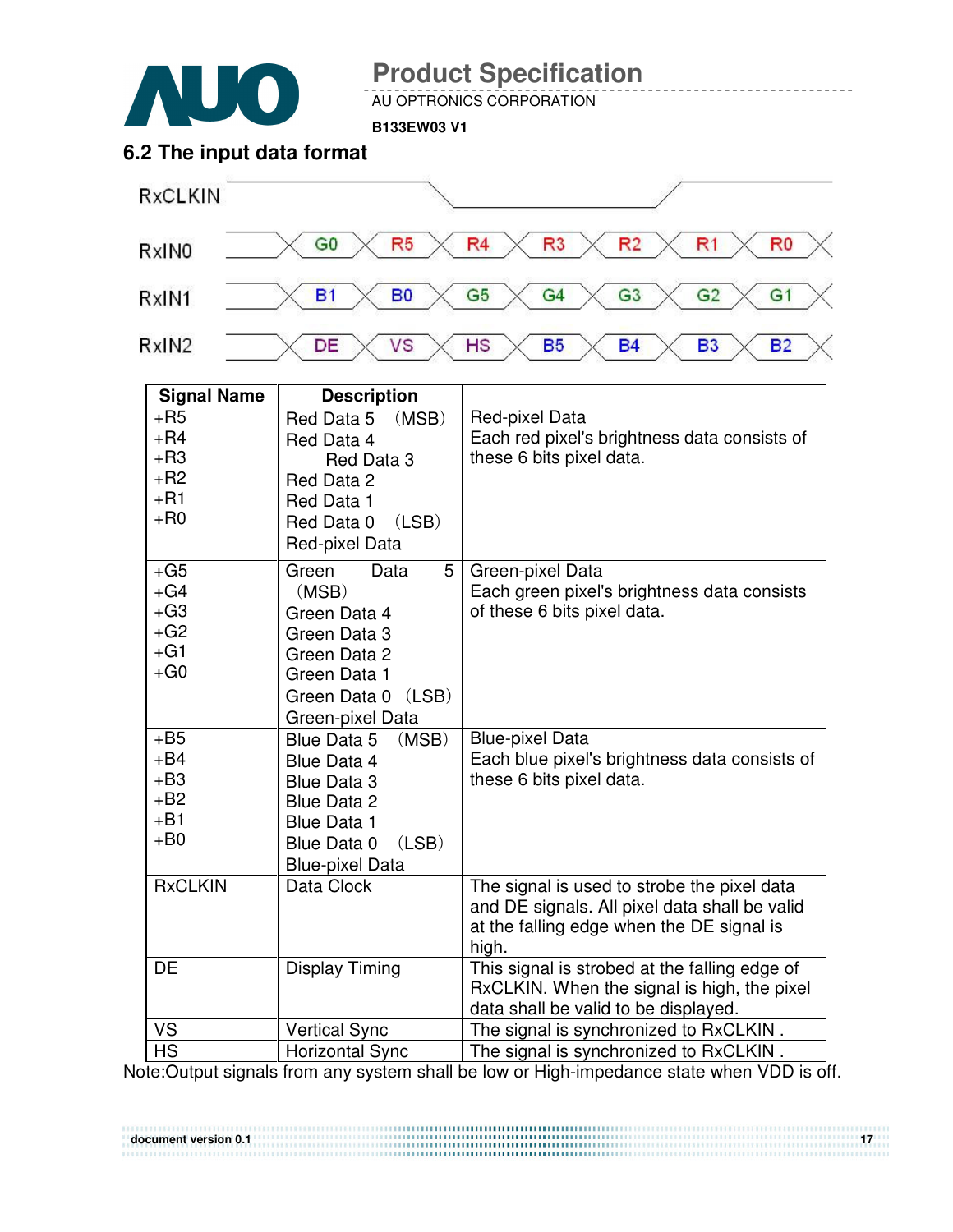

AU OPTRONICS CORPORATION

**B133EW03 V1**

## **6.3 Signal Description/Pin Assignment**

| Pin                     | <b>Signal</b>   | <b>Description</b>            |
|-------------------------|-----------------|-------------------------------|
| $\mathbf{1}$            | <b>GND</b>      | Ground                        |
| $\overline{2}$          | <b>VDD</b>      | Power Supply (+3.3V)          |
| 3                       | <b>VDD</b>      | Power Supply (+3.3V)          |
| $\overline{\mathbf{4}}$ | <b>VDDedid</b>  | DCC Power (+3.3V)             |
| 5                       | AG IN           | Reserve for AUO aging test    |
| 6                       | <b>CLKdeid</b>  | <b>DDC</b> clock              |
| $\overline{7}$          | <b>DATAedid</b> | <b>DDC</b> Data               |
| 8                       | <b>ORXINON</b>  | Differenctial clock input     |
| 9                       | <b>ORXIN0P</b>  | Differenctial clock input     |
| 10                      | <b>GND</b>      | Ground                        |
| 11                      | <b>ORXIN1N</b>  | Differenctial clock input     |
| 12                      | ORXIN1P         | Differenctial clock input     |
| 13                      | <b>GND</b>      | Ground                        |
| 14                      | ORXIN2N         | Differenctial clock input     |
| 15                      | ORXIN2P         | Differenctial clock input     |
| 16                      | <b>GND</b>      | Ground                        |
| 17                      | ORXIN3N         | Differenctial clock input     |
| 18                      | ORXIN3P         | Differenctial clock input     |
| 19                      | <b>GND</b>      | Ground                        |
| 20                      | <b>NC</b>       | No Connection                 |
| 21                      | <b>VOUT</b>     | <b>LED Anode (Positive)</b>   |
| 22                      | <b>VOUT</b>     | LED Anode (Positive)          |
| 23                      | <b>NC</b>       | No Connection                 |
| 24                      | FB <sub>1</sub> | <b>LED Cathode (Negative)</b> |
| 25                      | FB <sub>2</sub> | LED Cathode (Negative)        |
| 26                      | FB <sub>3</sub> | LED Cathode (Negative)        |
| 27                      | FB4             | LED Cathode (Negative)        |
| 28                      | FB <sub>5</sub> | LED Cathode (Negative)        |
| 29                      | FB <sub>6</sub> | <b>LED Cathode (Negative)</b> |
| 30                      | <b>GND</b>      | Ground                        |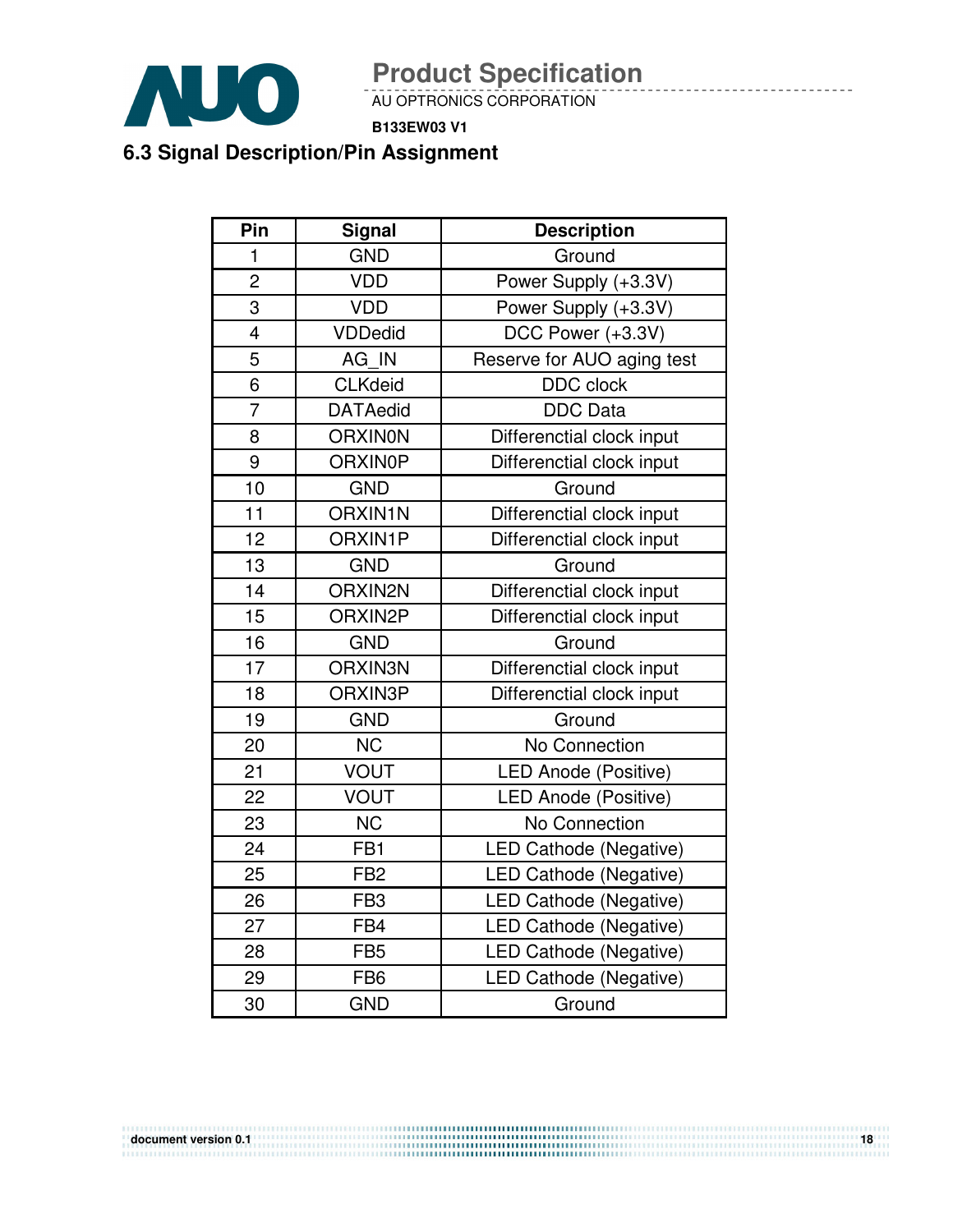

Note2: Input signals shall be low or High-impedance state when VDD is off. Internal circuit of LVDS inputs are as following.



The module uses a 100ohm resistor between positive and negative data lines of each receiver input

| document version 0.1 |  |
|----------------------|--|
|                      |  |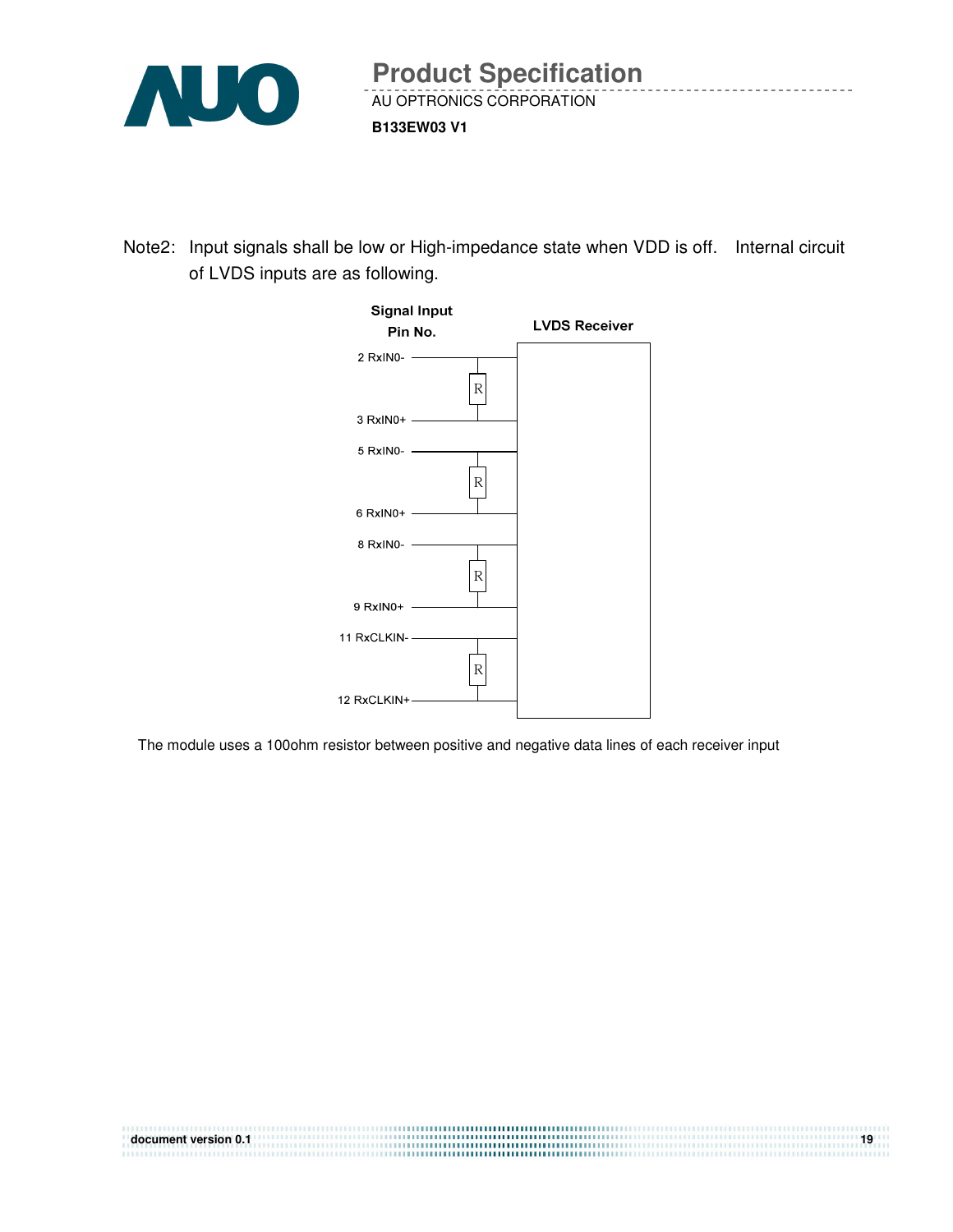

AU OPTRONICS CORPORATION

#### **B133EW03 V1**

### **6.4 Interface Timing**

#### **6.4.1 Timing Characteristics**

Basically, interface timings should match the 1280x800 /60Hz manufacturing guide line timing.

|                     | <b>Parameter</b> | Symbol                  | Min. | Typ. | Max. | <b>Unit</b>      |
|---------------------|------------------|-------------------------|------|------|------|------------------|
| Frame Rate          |                  |                         |      | 60   | ۰    | Hz               |
|                     | Clock frequency  | $1/\top_{\text{Clock}}$ |      | 71.1 |      | <b>MHz</b>       |
|                     | Period           | $T_{\rm V}$             | 803  | 823  | 1023 |                  |
| Vertical<br>Section | Active           | T <sub>VD</sub>         | 800  | 800  | 800  | $T_{Line}$       |
|                     | <b>Blanking</b>  | $T_{VB}$                | 3    | 23   | 223  |                  |
|                     | Period           | Tн                      | 1303 | 1440 | 2047 |                  |
| Horizontal          | Active           | T <sub>HD</sub>         | 1280 | 1280 | 1280 | $T_{\sf{Clock}}$ |
| Section             | <b>Blanking</b>  | Т <sub>нв</sub>         | 23   | 160  | 767  |                  |

SS: ±1.5% Note : DE mode only

#### **6.4.2 Timing diagram**

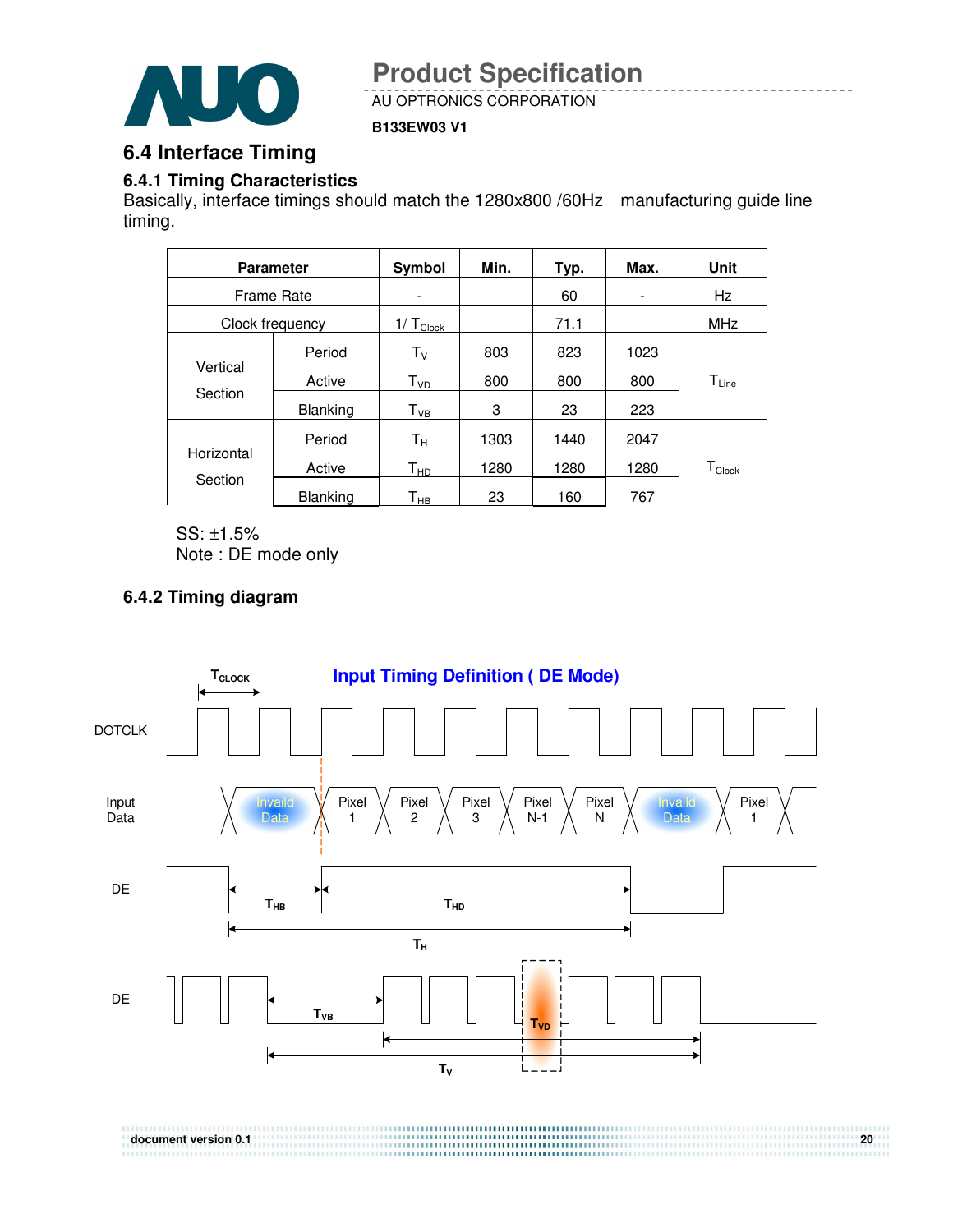

#### **B133EW03 V1**

#### **6.5 Power ON/OFF Sequence**

VDD power and lamp on/off sequence is as follows. Interface signals are also shown in the chart. Signals from any system shall be Hi-Z state or low level when VDD is off.



**Power Sequence Timing** 

| <b>Parameter</b> | Min. | Typ. | Max. | <b>Units</b> |
|------------------|------|------|------|--------------|
| T1               | 0.5  |      | 10   | (ms)         |
| T2               | 0    |      | 50   | (ms)         |
| T3               | 0    |      | 50   | (ms)         |
| T <sub>4</sub>   | 400  |      |      | (ms)         |
| T <sub>5</sub>   | 200  |      |      | (ms)         |
| T6               | 200  |      |      | (ms)         |
| T7               | ი    |      | 10   | (ms)         |

**document version 0.1** 21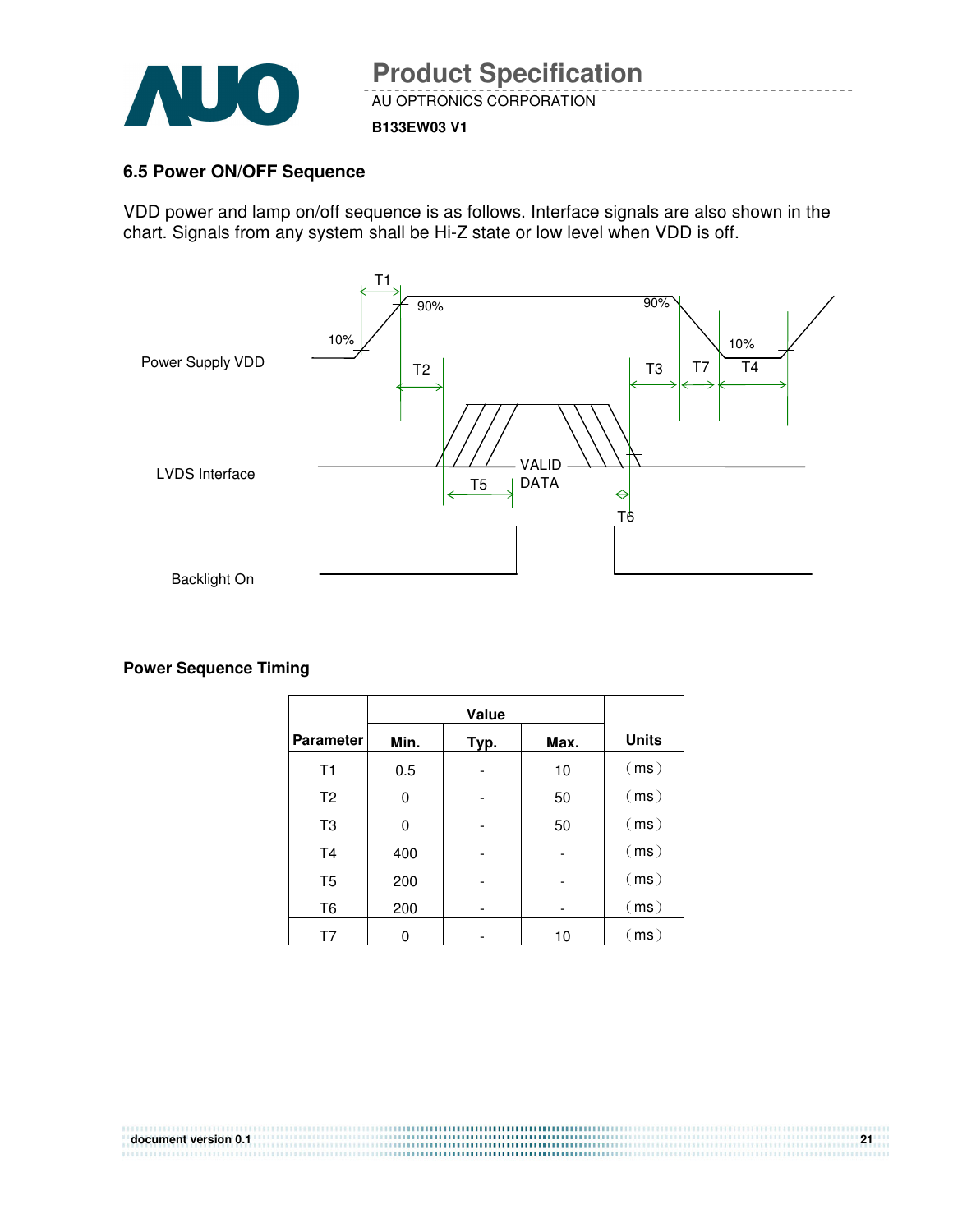

**B133EW03 V1**

## **7. Connector Description**

Physical interface is described as for the connector on module.

These connectors are capable of accommodating the following signals and will be following components.

## **7.1 TFT LCD Module**

| <b>Connector Name / Designation</b> | <b>For Signal Connector</b> |
|-------------------------------------|-----------------------------|
| Manufacturer                        | <b>IPEX</b>                 |
| Type / Part Number                  | 20347-330E-12               |
| <b>Mating Connect/Part Number</b>   | 20345-030T-31               |

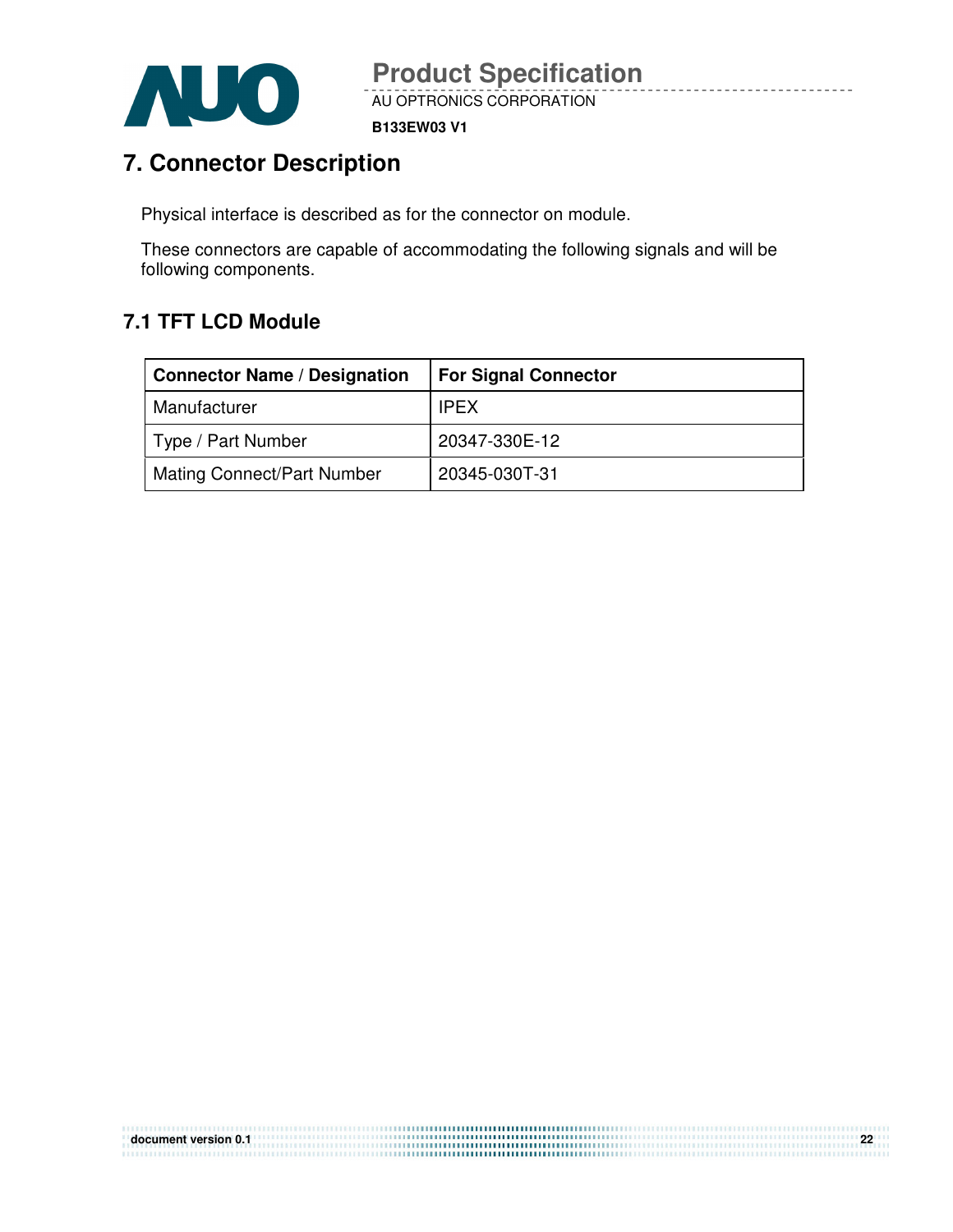

AU OPTRONICS CORPORATION

**B133EW03 V1**

## **8. Vibration and Shock Test**

### **8.1 Vibration Test**

**Test Spec:** 

- **•** Test method: Non-Operation
- Acceleration: TBD
- **•** Frequency: TBD
- Sweep: TBD

### **8.2 Shock Test Spec:**

**Test Spec:** 

- **•** Test method: Non-Operation
- **•** Acceleration: TBD
- Active time: TBD
- Pulse: TBD

| document version 0.1 | ່າາ |
|----------------------|-----|
|                      |     |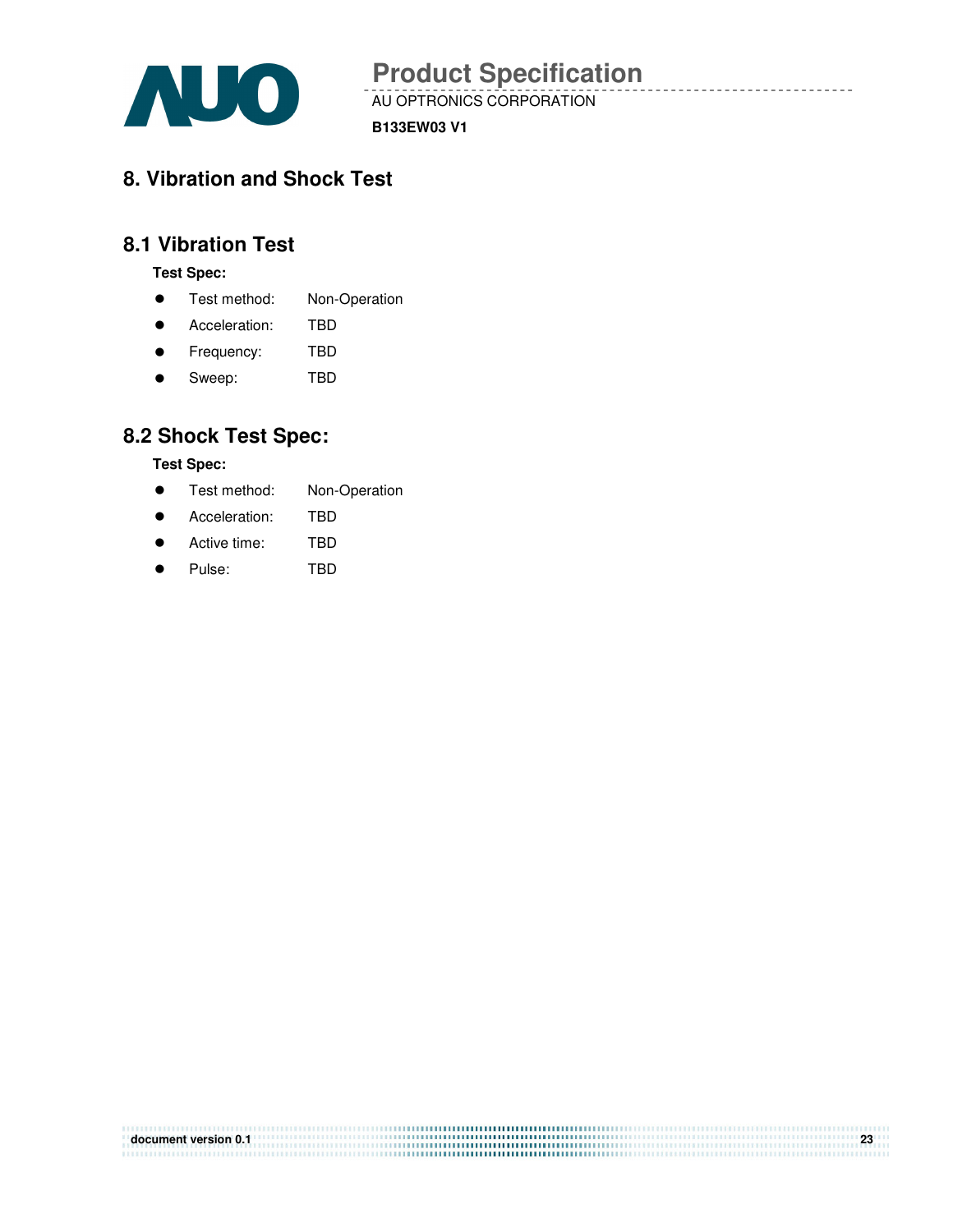

AU OPTRONICS CORPORATION

**B133EW03 V1**

## **9. Reliability**

| <b>Items</b>                             | <b>Required Condition</b>                 | <b>Note</b> |
|------------------------------------------|-------------------------------------------|-------------|
| Temperature<br>Humidity Bias             | 40℃/90%,48Hr                              |             |
| High Temperature<br>Operation            | 50℃/20%,48Hr                              |             |
| Low Temperature<br>Operation             | $0^{\circ}$ C,300Hr                       |             |
| On/Off Test                              | 25℃, ON/10 sec. OFF/10sec., 30,000 cycles |             |
| Hot Storage                              | 60°C/20% RH ,48 hours                     |             |
| <b>Cold Storage</b>                      | -20℃/50% RH ,48 hours                     |             |
| <b>Thermal Shock Test</b>                | l-20℃/2hr ,60℃/2hr 12cycles               |             |
| Shock Test<br>(Non-Operating)            | TBD                                       |             |
| <b>Vibration Test</b><br>(Non-Operating) | TBD                                       |             |
| <b>ESD</b>                               | TBD                                       | Note 1      |

Note1: According to EN61000-4-2 , ESD class B: Some performance degradation allowed. No data lost

. Self-recoverable. No hardware failures.

Note3: MTBF (Excluding the LED): 30,000 hours with a confidence level 90%

| document version 0.1 | 24 |  |
|----------------------|----|--|
|                      |    |  |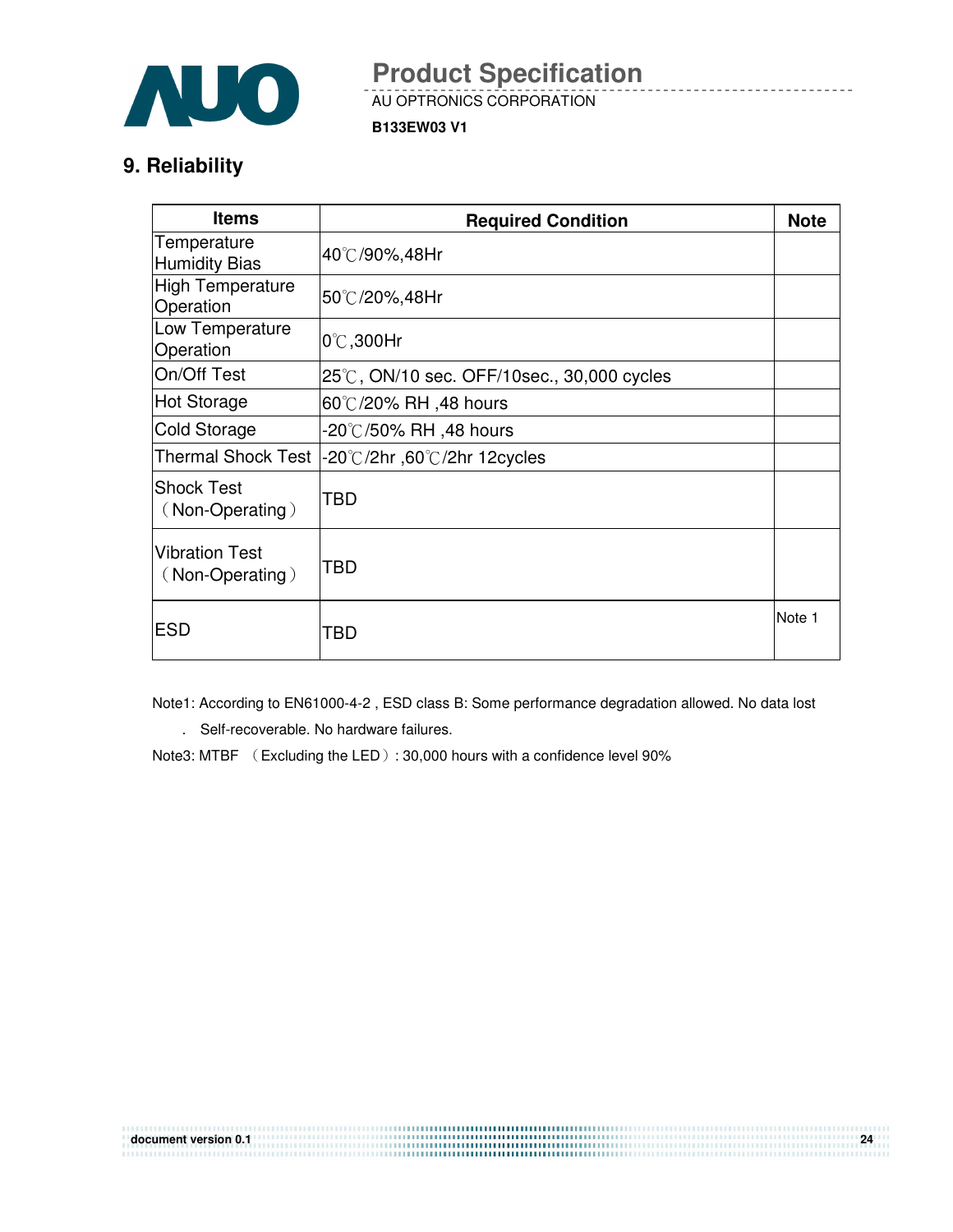

AU OPTRONICS CORPORATION

**B133EW03 V1**

## **10. Mechanical Characteristics**

## **10.1 LCM Outline Dimension**



**document version 0.1 25**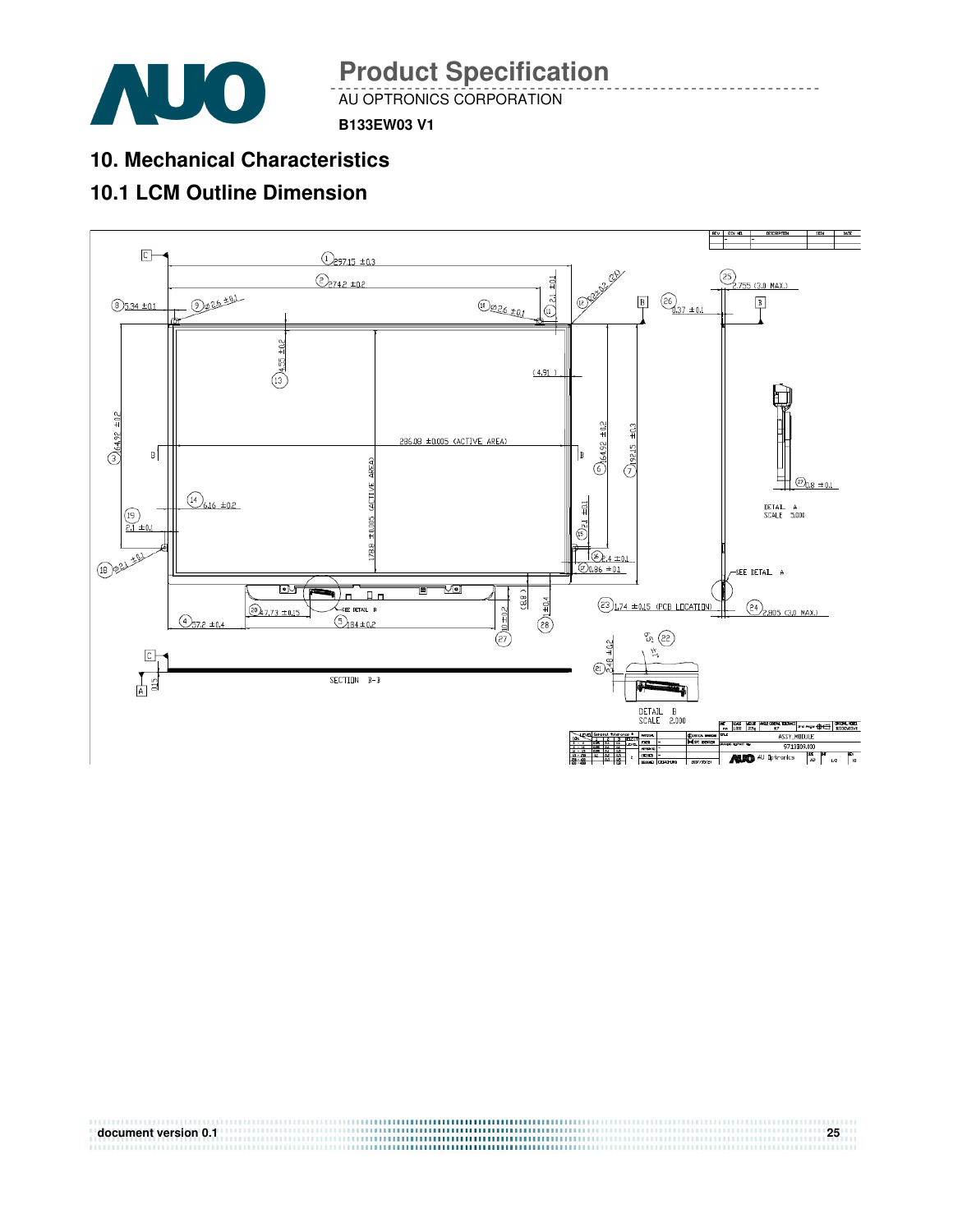

AU OPTRONICS CORPORATION

**B133EW03 V1**



**document version 0.1 26**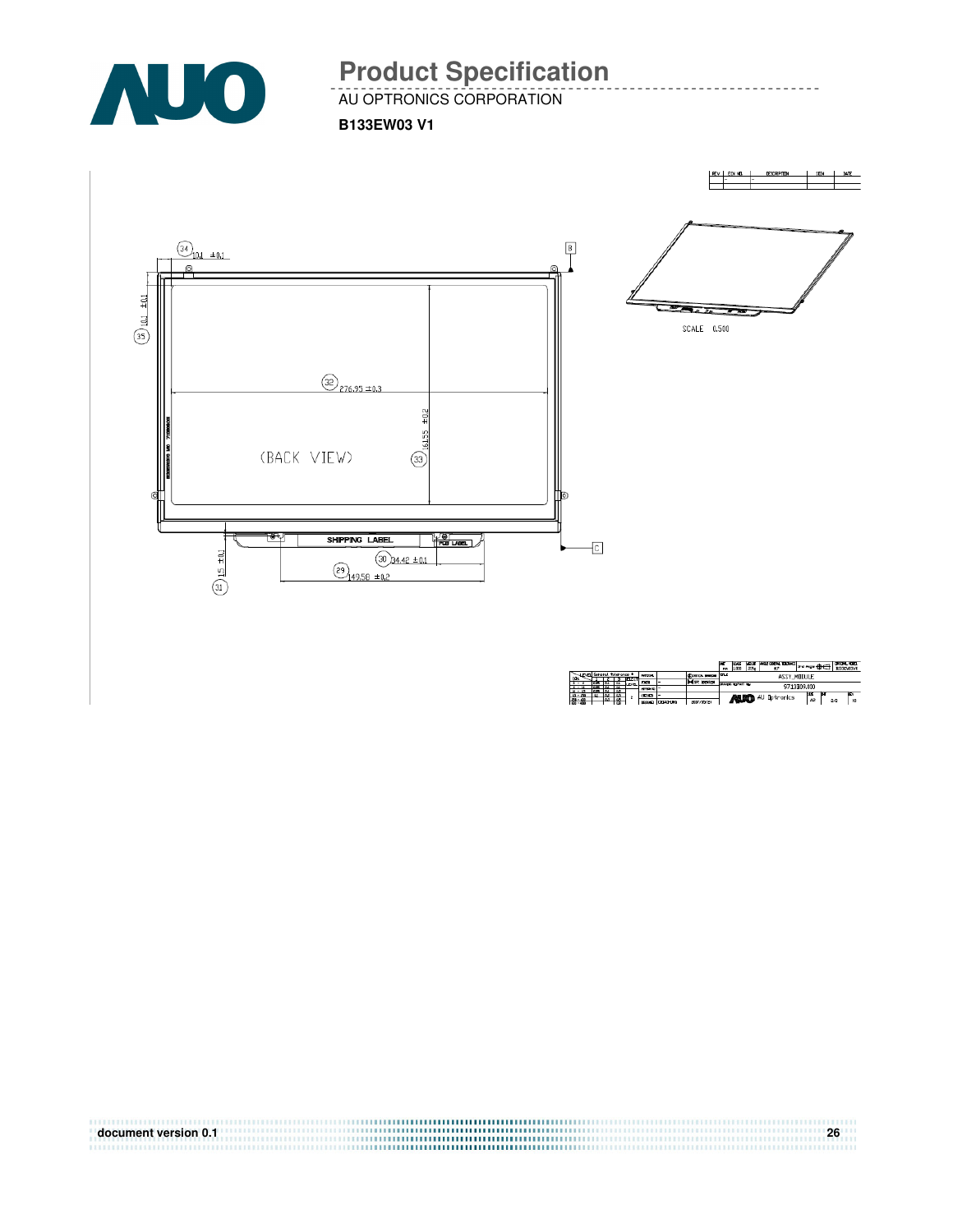

- **11. Shipping and Package**
- **11.1 Shipping Label Format**

TBD

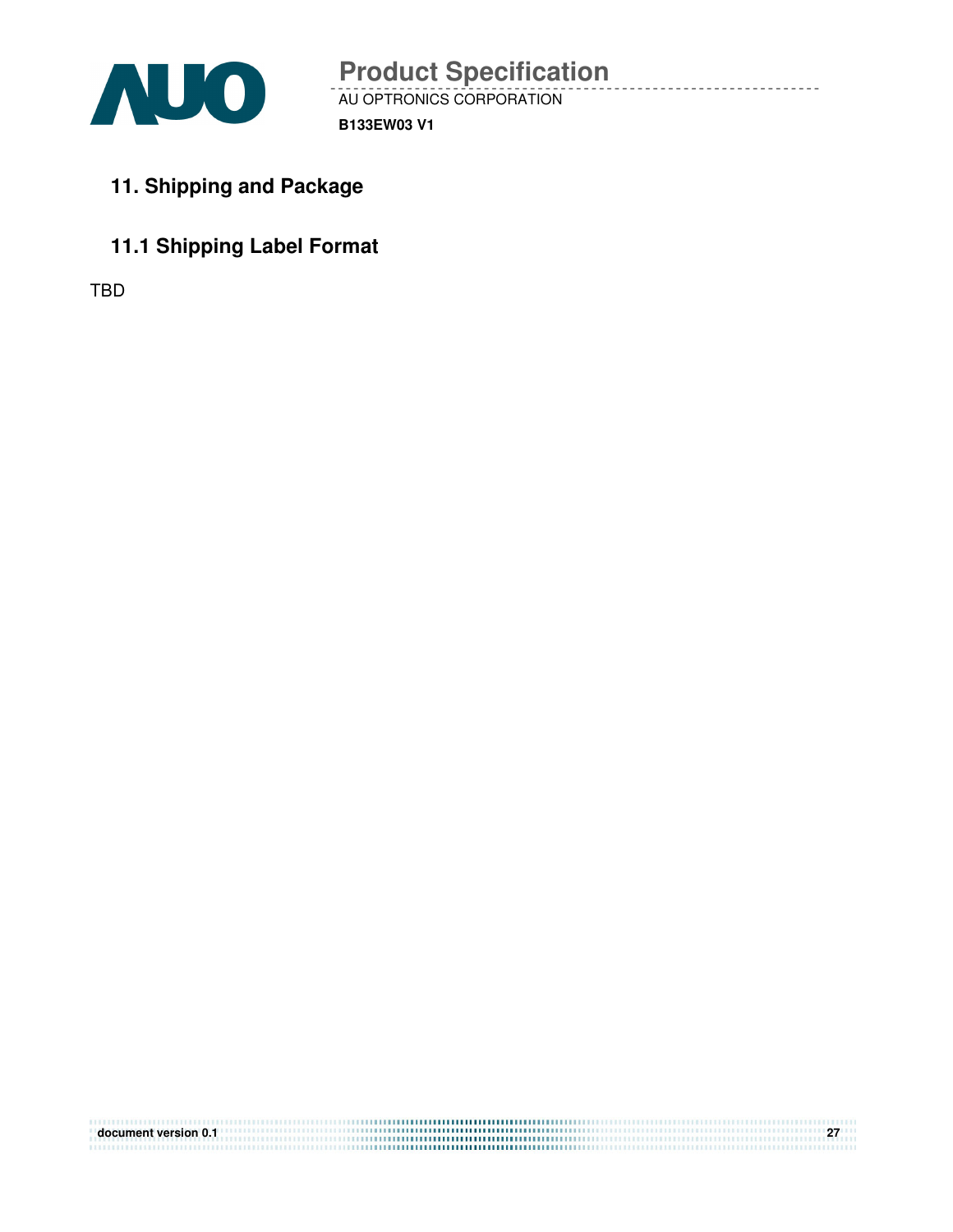

AU OPTRONICS CORPORATION **B133EW03 V1 Product Specification** 

## **11.2. Carton package**

Carton Label: 80mm \* 40mm





**document version 0.1 28**